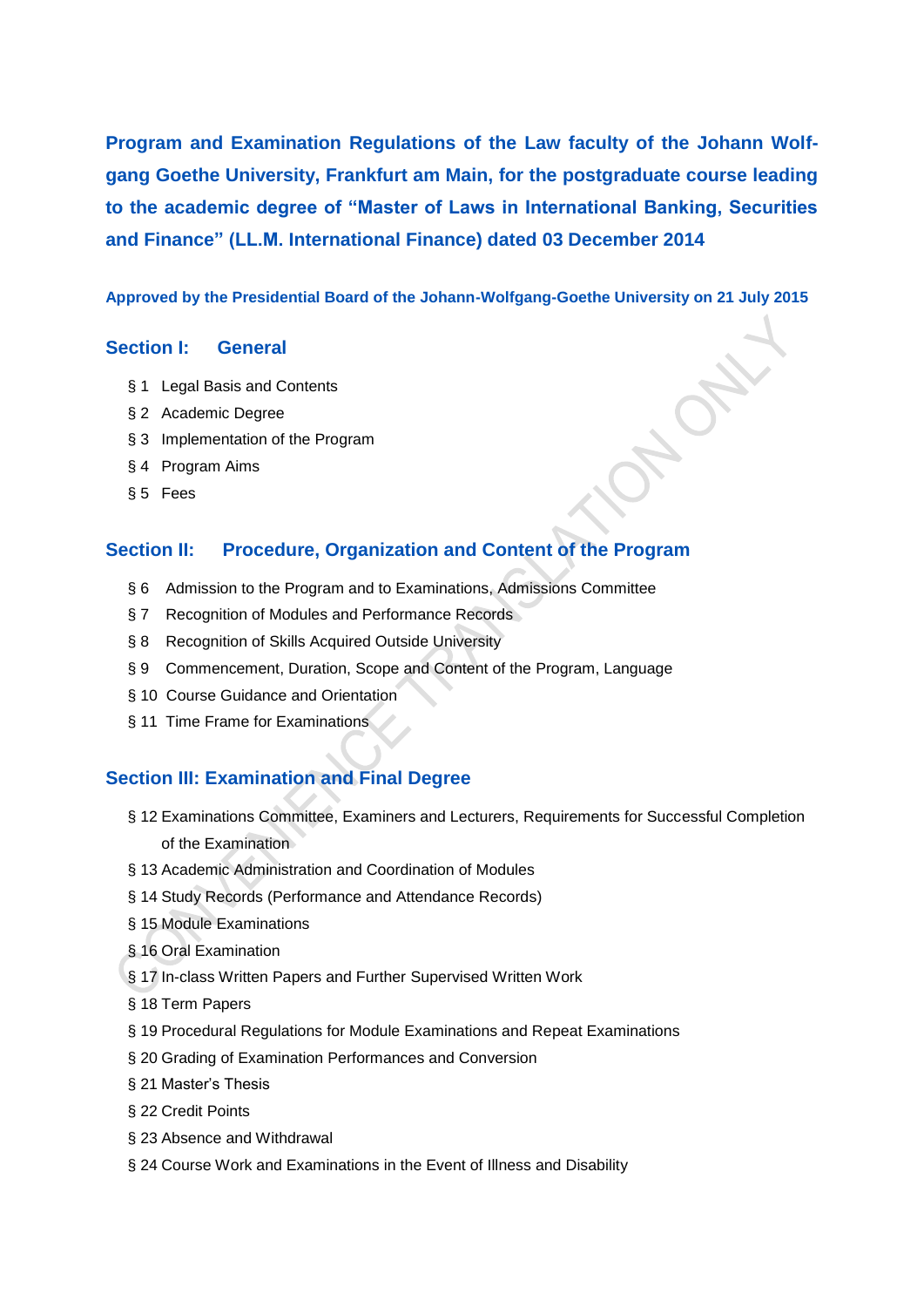- § 25 Decisions on Exam Results, Overall Grade
- § 26 Overall Failure of the Examination
- § 27 Cheating and Non-Compliance
- § 28 Examination Certificate
- § 29 Master's Degree Certificate
- § 30 Diploma Supplement
- § 31 Invalid Examinations
- § 32 Inspection of Examination Records
- § 33 Protests and Objections
- § 34 Evaluation
- § 35 Effective Date

# **Annex 1 (Module Description)**

# **Annex 2 (Study Schedule)**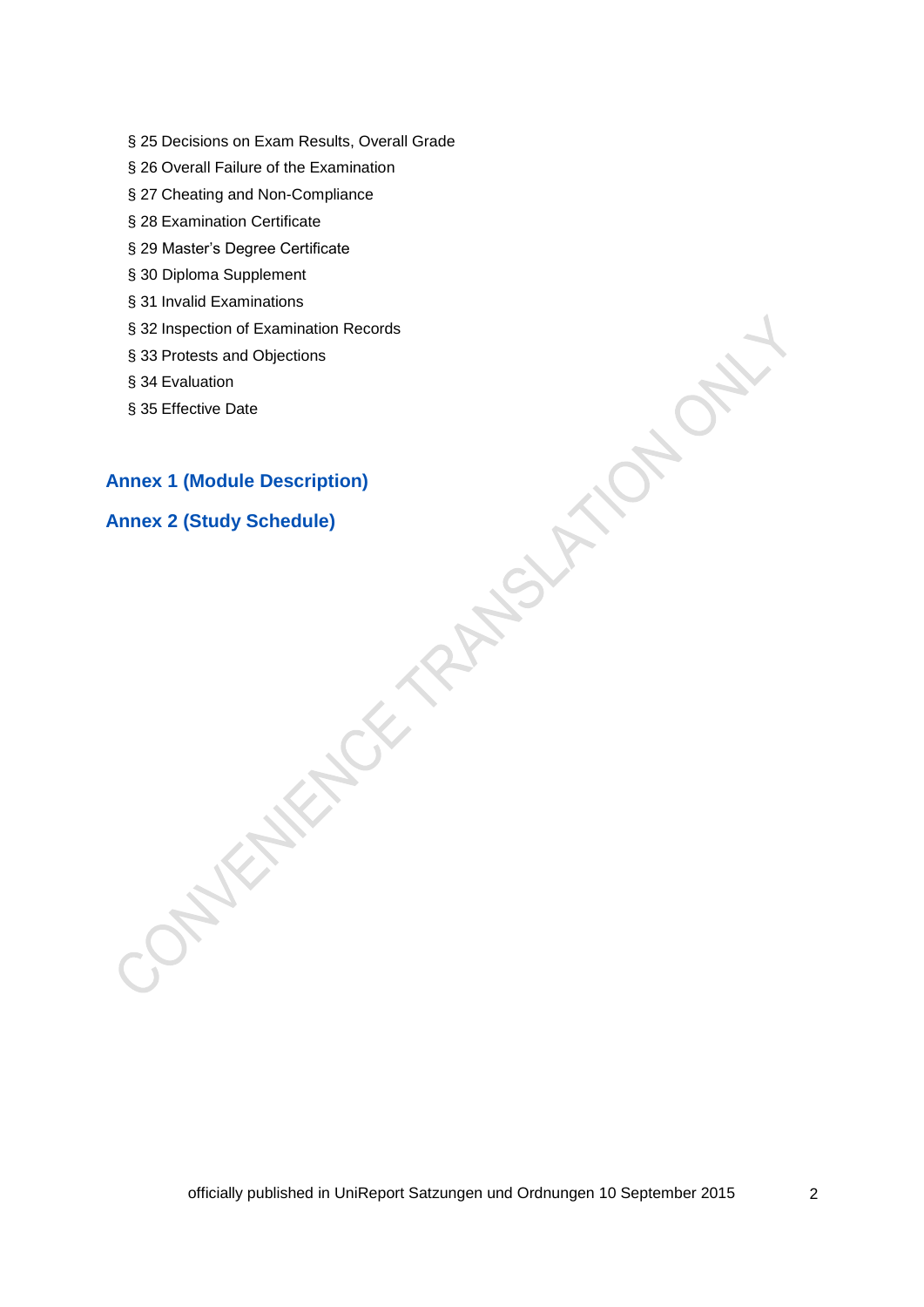# **List of abbreviations**

| CP          | <b>Credit Points</b>                                                               |  |
|-------------|------------------------------------------------------------------------------------|--|
| <b>ECTS</b> | European Credit Transfer System                                                    |  |
| <b>HHG</b>  | Hessisches Hochschulgesetz (Higher Education Act of the State of Hesse) dated 14   |  |
|             | December 2009 (GVBI. I (Law Reporter part I), p. 666), as amended most recently by |  |
|             | Article 11 of the Law of 27 May 2013 (GVBI. I (Law Reporter part I), p. 218)       |  |
| ILF.        | Institute for Law and Finance, foundation under private law                        |  |
| LL.M.       | Master of Laws                                                                     |  |

- PR **Performance Record**
- AR Attendance Record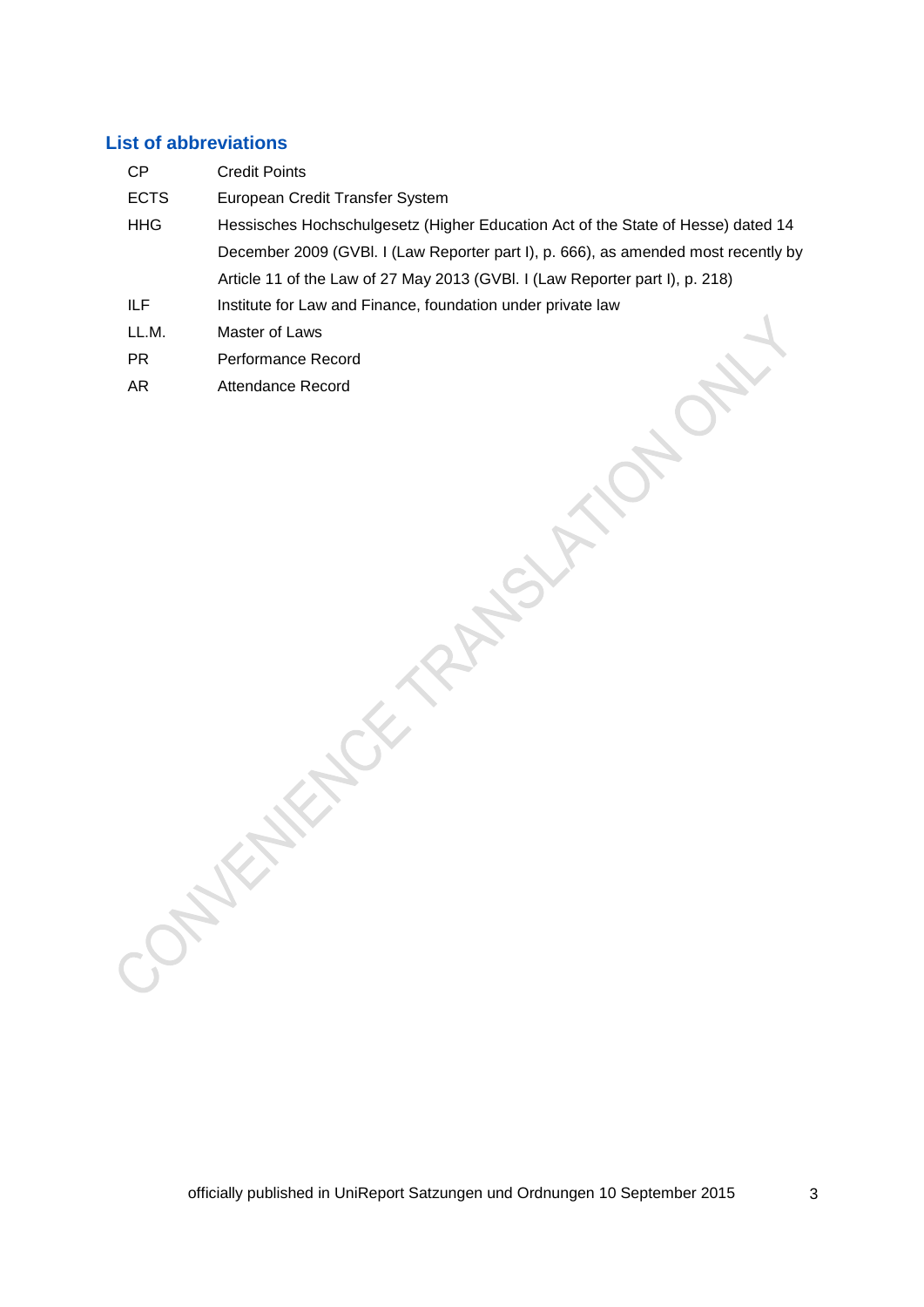# **I. GENERAL**

## **§ 1 Legal Basis and Content**

(1) These Program and Examination Regulations are based on § 16 in conjunction with § 20 of the Higher Education Act of the State of Hesse (Hessisches Hochschulgesetz hereinafter "HHG").

(2) They govern the objectives, content and structure of the Program and the requirements for the awarding of the academic degree of "Magister Legum", in English "Master of Laws in International Banking, Securities and Finance", (LL.M. International Finance).

(3) In this postgraduate course, Asian students will be instructed in the basics of European banking, securities and finance law.

# **§ 2 Academic Degree**

(1) Upon completion of the Program, students will be awarded the academic degree of "Master of Laws in International Banking, Securities and Finance", (LL.M. International Finance).

(2) The Master's degree shall be awarded on the basis of an uninterrupted one-year Postgraduate Program and the achievement of a total of 60 ECTS Credit Points (CP) and the successful completion of the Master's Examination in accordance with these Regulations. Completing the Master's level requires 300 ECTS CP; this is calculated including any undergraduate degree as well as further recognized qualifications.

# **§ 3 Implementation of the Program**

(1) The Postgraduate Program will be offered by the Institute for Law and Finance, a foundation under private law (hereinafter "ILF"), on behalf of and under the authority of the Law Faculty in accordance with these Regulations.

(2) Pursuant to the cooperation agreement between the University and the ILF, such delegation of authority shall comprise, in particular, organizing and offering the courses in accordance with these regulations.

# **§ 4 Program Objectives**

The Program aims to deepen and supplement the practical professional experience of Asian students who have completed undergraduate studies of law and economics/business with outstanding results. As the European and Asian markets continue to grow closer, the demand for qualified graduates with knowledge of both legal spheres has significantly increased. Given that traditional further education programs are not adequate for fulfilling the specific needs of students from Asian countries, this particular group shall be enabled to acquire specific skills and competences as a useful complement to the qualifications they have achieved in their home countries. The course provides the academic basis to qualify for a career in the areas of European and international financial law and the law of financial supervision, capital markets law and corporate law, and the law of monetary policy and central banks. On the level of individual practical professional qualification, the Program conveys knowledge and skills needed to develop and support practical legal work in a constructive manner. Through practice and continuous reflection, participants acquire the ability to work on issues governed by more than one jurisdiction; this skill is particularly relevant in complex international scenarios. In addition, the Program aims to introduce students to commercial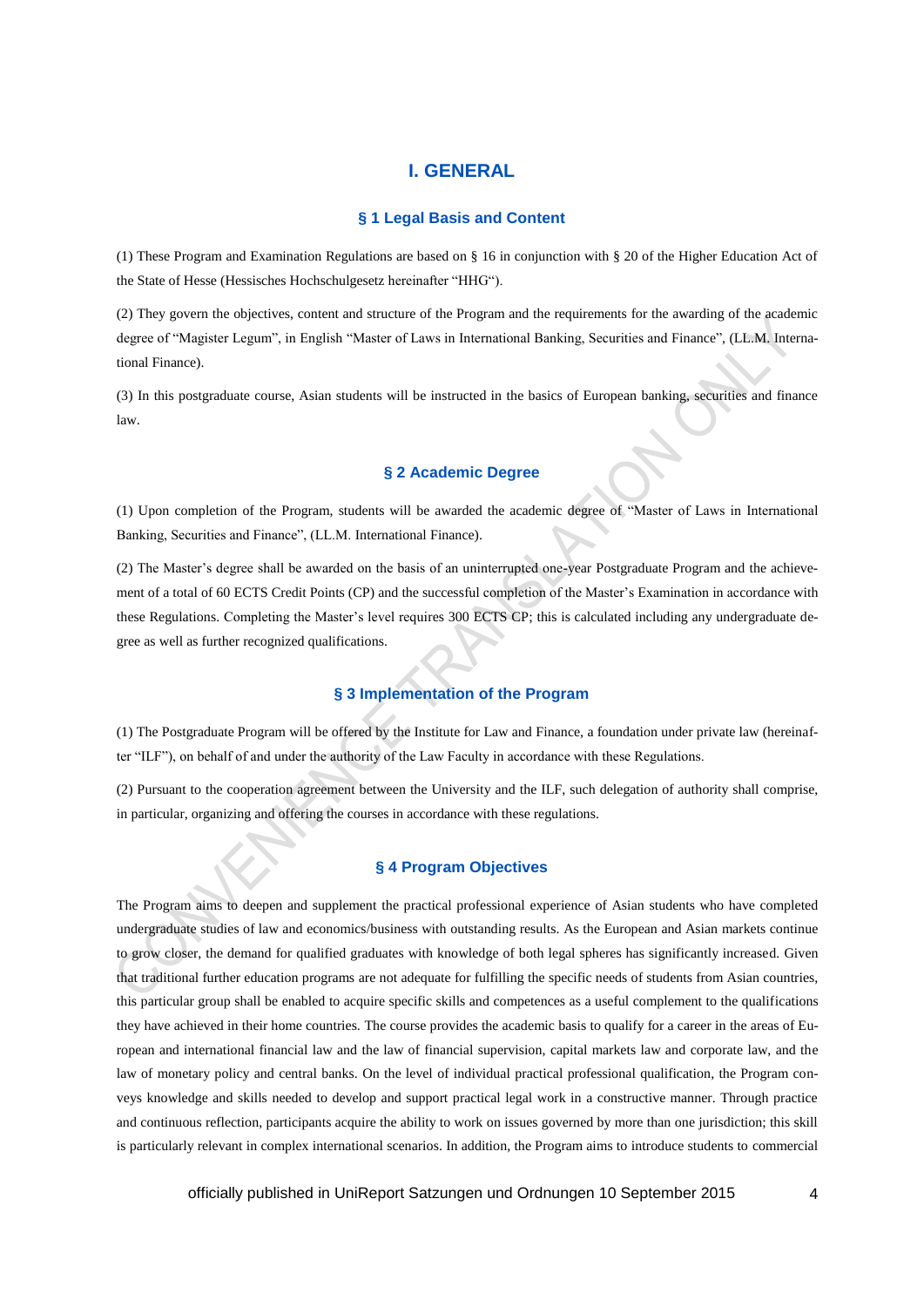law as the subject of a comprehensive, international scientific and theoretical discourse, and to enable them to participate in this discourse with a critical attitude.

# **§ 5 Fees**

Participation in the Postgraduate Program is subject to fees which are determined by the President of the Johann-Wolfgang-Goethe University in Fee Regulations (§ 16 paragraph 3 HHG).

# **II. PROCEDURE, ORGANIZATION AND CONTENT OF THE PROGRAM**

# **§ 6 Admission to the Program and to Examinations, Admissions Committee**

(1) The following requirements must be fulfilled in order to be admitted to the Postgraduate Program:

- 1. Completion of the first state examination in Law, of the First Exam or a Bachelor's Exam within a standard period of study of at least six semesters, or an equivalent Economics/Business degree.
- 2.
- 3. Excellent written and oral English language skills, proof of which must be offered in appropriate form (e.g. a minimum of 92 points on the TOEFL or a minimum grade of 6,5 on the IELTS). Such proof of proficiency should not date back more than two years. If the first degree has been achieved in studies conducted exclusively in English, or if the applicant's mother tongue is English, this shall also count as proof of proficiency in English as required herein. 4.
- 5. Relevant practical work experience of, as a rule, at least one year in a law firm, regulatory authority, bank or similar institution, carried out during or after the undergraduate studies but not as an obligatory part of such studies.

(2) Admission to the Postgraduate Program shall be determined by an Admissions Committee. The Admissions Committee shall be composed of the members of the ILF Executive Board, one member of the Dean's office of the Law Faculty, and one member of the Faculty Council of the Law Faculty who shall be nominated for a two-year term from among the Faculty professors. The Faculty Council shall also appoint an alternate for such member.

(3) The Admissions Committee shall determine the number of participants in the Program. The Admissions Committee decides about the admission of a participant based on the written documentation submitted with the application.

There is no legal claim to be admitted to the Program. In the case of applicants with fewer than 240 CP from their undergraduate degree, the Admissions Committee shall determine for the individual case whether recognition of skills and knowledge acquired outside university, for example relevant practical work experience pursuant to § 6 paragraph 1 no. 3, may serve as proof of qualification as defined in the admission requirements. Such recognition must cover at least the missing CP; recognition of up to 60 CP is possible.

(4) Students will only be permitted to participate in the courses offered by the ILF conditional on timely payment of the fees as determined in accordance with § 5 of these Regulations by the partner university or the student. If a student does not pay the fees, or does not pay in a timely manner, the Executive Board of the ILF may bar such student from attending all courses and examinations until the relevant installments have been received into the ILF accounts.

(5) Upon admission to the Program and upon receipt of the payment of the fees, the student shall be allowed to take the Master's Examination. The Master's Thesis will not be accepted, and the LL.M. degree cannot be awarded, until payment of the respective fees has been received in full.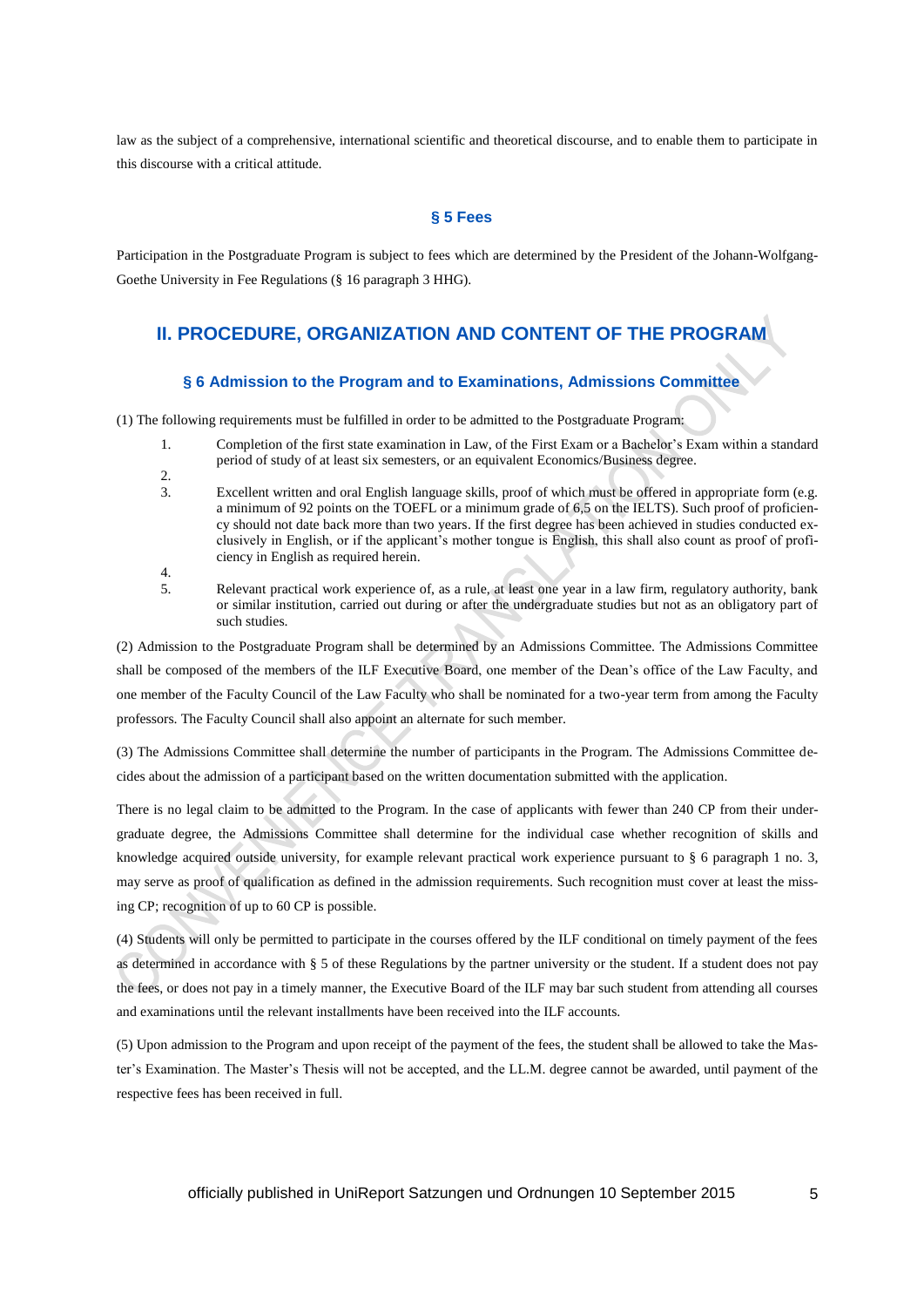## **§ 7 Recognition of Modules and Performance Records**

(1) In the case of students who have completed modules in a module-based study program at a university in the Federal Republic of Germany, such modules shall, as a rule, be recognized. Modules shall not be recognized if they do not largely convey the same learning outcomes and skills, which shall be determined by an overall assessment of content, scope and requirements rather than a formulaic comparison.

(2) Paragraph 1 shall apply to the recognition of modules from module-based study programs and certain individual performance records from non-module based study programs at foreign universities. This shall take into account equivalence agreements approved by the Standing Conference of the Ministers of Education and Cultural Affairs of the Länder in the Federal Republic of Germany (Kultusministerkonferenz) and the Standing Conference of the Rectors of German Universities (Hochschulrektorenkonferenz) as well as agreements concluded in the framework of university partnership agreements. If there are no equivalence agreements, the decision rests with the Examination Committee. In the event of doubts concerning the equivalence, the central authority for foreign education shall be consulted.

(3) Study and exam records that result from studies abroad may be recognized even if such studies abroad were completed during a sabbatical.

(4) Relevant practical work experience may be recognized as practical training.

(5) Recognition may be made conditional on additional work, especially if the skills acquired so far are incomplete in important areas, or if the number of CP acquired in the previous study program's module is lower than that required for recognition in the Program.

(6) It is not possible to replace more than a total of 50% of the CP required for the Program by way of recognition. The final thesis (Master's Thesis) and course work that does not form part of the overall grade are not included in the calculation. It is possible to deviate from sentence 1 within the framework of cooperation arrangements with other universities.

(7) As a rule, course work and exams from a Bachelor's program cannot be recognized.

(8) In the event of recognition of exam results, the grades shall be accepted - provided that the grading systems are comparable – and shall be included in the calculation of the overall grade. If the grading systems are not comparable, the work in question shall be marked as "successfully completed". Work which has been recognized shall generally be identified as such in the final document, including an indication of the university where they were acquired.

(9) In the case of a change of study area or university, or in the case of studies abroad, a student has a legal claim for recognition provided that the requirements are met and the work to be recognized does not date back more than five years at the time of recognition. The Examination Committee shall decide whether to recognize older exam results, taking into account the participant's current scope of knowledge. The student shall provide the documentation necessary for recognition. There is no legal claim for recognition of performance of modules that have not been completed. The recognition procedure shall take into consideration any and all course work and exam results – whether successfully completed or failed – achieved by the student for which there are equivalents in the Postgraduate Program.

(10) In the case of a change of study area or university, the recognition shall form the basis for the decision which semester the student shall start in.

(11) Decisions regarding recognition that are universally applicable shall rest with the Examination Committee; in individual cases, the decision shall rest with the chair of the Examination Committee, if necessary in consultation with a subject examiner. Any such recognition may be made conditional on the student making up for certain study or exam work. The student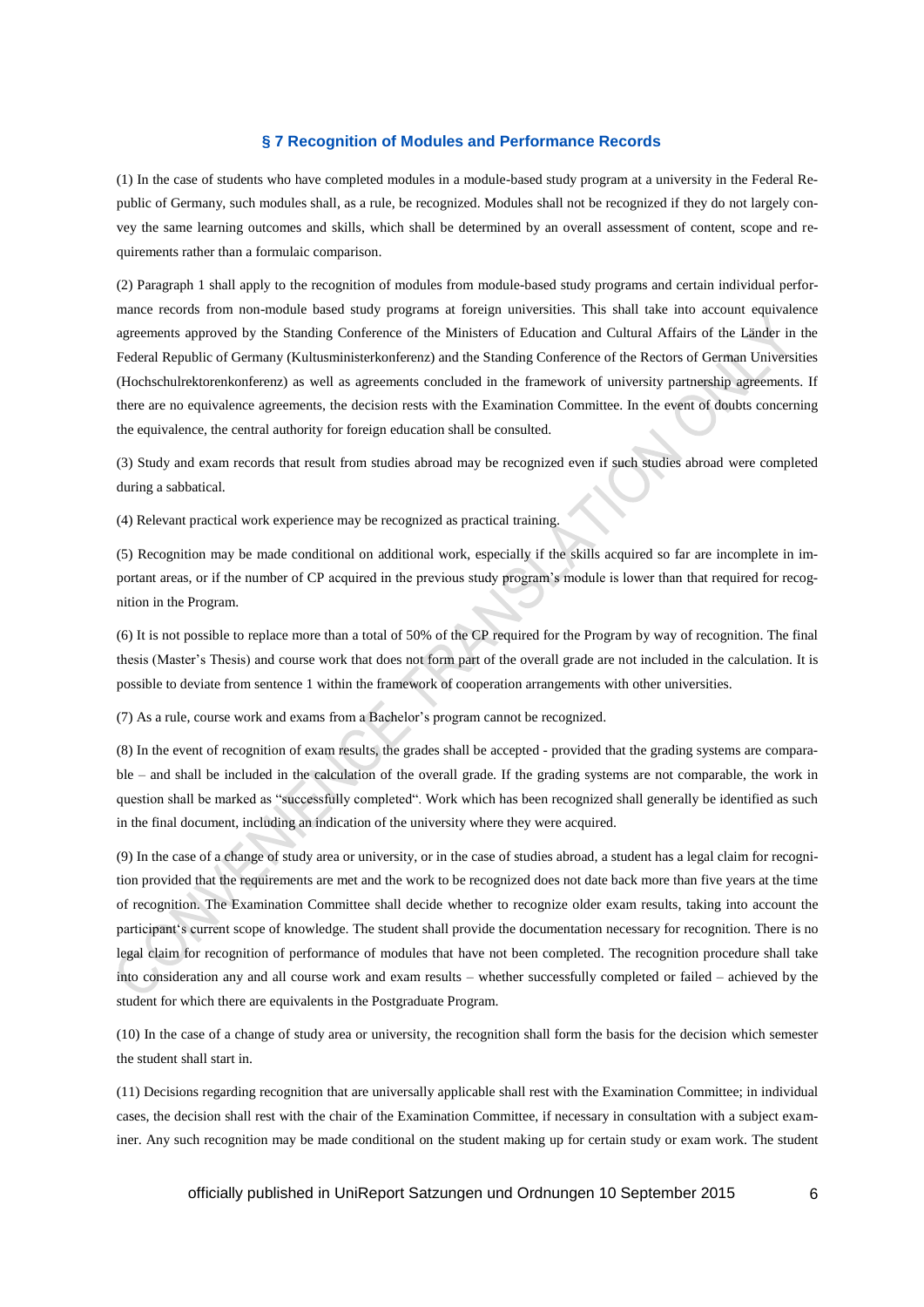must be notified of such conditions and deadlines, if any, in writing. Such written notice must include instructions on the right to appeal.

# **§ 8 Recognition of Skills Acquired Outside University**

(1) If a student has - before his/her studies or during the studies but outside a university - acquired skills and knowledge equivalent to the level and the learning outcomes of certain Program modules, this may, upon application, be recognized as CP for the relevant modules.

(2) Recognition of the CP will, upon suggestion by the lecturer in charge of the module, be granted by the Examination Committee on an individual case basis. This requires written proof (e.g. report cards, certificates) specifying scope, content and the course work that has been delivered. No more than 50% of the CP required for the Program may be replaced by way of recognition. As a rule, such recognition will not be awarded any grade, and this will be denoted accordingly in the report card.

# **§ 9 Commencement, Duration, Scope and Content of the Program, Language**

(1) The Postgraduate Program is designed as a modular program and comprises 60 CP. It commences in the winter semester, and the duration is 14 months, including the examination. The ILF determines details regarding the commencement and end of lectures and the examination periods. The ILF may vary the lecture period from the lecture period as established by the University.

(2) A module is a study and teaching unit which is self-contained regarding content and period of time. As a rule, modules take the form of interrelated lectures including practical periods and project work as well as self-study hours. As a rule, the content of a module should be designed so that it can be taught within one semester or one study year. In duly justified cases a module can run for more than two semesters.

(3) As a rule, modules shall be completed with a single examination. A module examination consisting of several partial examinations (cumulative module examination) shall only take place in special cases and must be duly justified. In exceptional cases and based on subject-specific justification it shall be possible to complete several modules with one single examination. As a rule and § 20 paragraph 6 notwithstanding, the results of the module examinations shall form part of the overall result of the Master's examination. Possible forms of module examinations are listed in §§ 15 paragraph 3, 14 ff.

(4) Students have to complete 9 of the 11 modules mentioned in paragraphs 5 and 6 with at least 45 CP or 18 semester hours per week including examinations (§ 15) and, if appropriate, course work (§ 14) as well as the module Master's Thesis (§ 21) with 15 CP. If a student misses two or more module sessions without a compelling reason, the module lecturer may exclude the student from participating in the module's examination.

(5) For the area Law, the following modules will be offered:

- Capital Markets and Securities Law
- Drafting of Contracts
- Law of Project and Acquisition Finance
- Law of Commercial Banking
- Law of Corporate Finance
- Law of Investment Banking
- Nuts and Bolts of M&A
- Regulation of Financial Instruments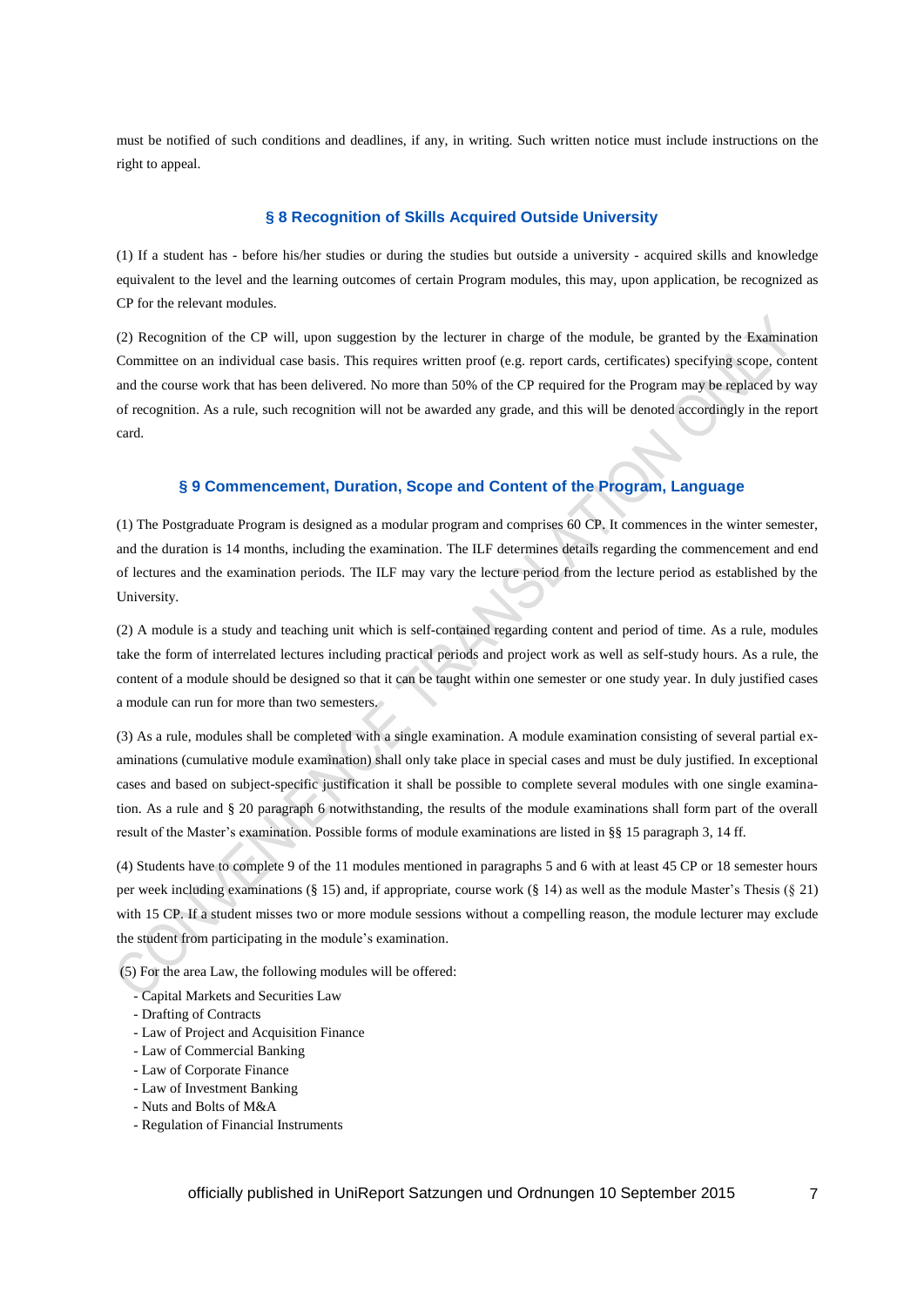(6) For the area Economics & Business, the following modules will be offered:

- Financial Markets and Institutions
- Fundamentals of Finance
- Global Economic Environment

(7) Students shall have the possibility to take examinations or performance assessments in additional modules that are part of their course of studies, provided there are spaces available in such modules (additional modules). The result of such examination shall not be taken into account for the calculation of the overall grade of the Master's Examination.

(8) The ILF may, with the Examination Committee's approval, offer the students additional modules in the areas "Law" and "Economics & Business" as elective modules, if this is possible taking into account the existing capacities and scheduling of such modules. This includes modules from the postgraduate program "Law and Finance" (LL.M. Finance). Furthermore, there will be German and English language classes as well as a workshop on intercultural communication in Europe. The grades achieved in these classes shall not be taken into account for the calculation of the overall grade of the Master's Examination.

(9) The modules and examinations shall generally be held in English.

# **§ 10 Course Guidance and Orientation**

(1) Students shall have access to the course guidance services offered by the ILF during the entirety of their studies. Course guidance shall be offered by staff appointed by the Dean of Studies (Studiendekan) of the relevant subject area. Course guidance is focused in particular on supporting students regarding questions of study structure, study techniques, and which modules to choose. Students are encouraged to make use of course guidance in particular:

- at the beginning of the first semester
- in the event a student fails an examination or fails to achieve the required performance records
- in the event of problems with individual modules
- if a student changes the study area or university

(2) Apart from subject-specific course guidance, students also have access to the central course guidance services of the Johann Wolfgang Goethe University. These general course guidance services provide information on study options, content, structure and requirements and offer advice for study related personal difficulties.

(3) Before the start of a semester that constitutes the beginning of their studies, students will be invited, by notice or otherwise, to an orientation event that offers information on the structure and overall course of the study program as well as semester-specific issues. Students have the opportunity to ask questions, in particular regarding the organization of their studies.

## **§ 11 Time Frame for Examinations**

(1) The Program must be completed within a maximum of 3 semesters.

(2) Upon a student's application, the deadline for completing the Master's Examination shall be extended if she or he was unable to meet the deadline due to serious mitigating circumstances. Study periods shall not be included in the calculation of deadlines if they are due to

- 1. engagement as appointed or elected member of the academic or student administration
- 2. sickness, disability or a chronic illness, or another reason beyond the student's control
- 3. maternal or parental leave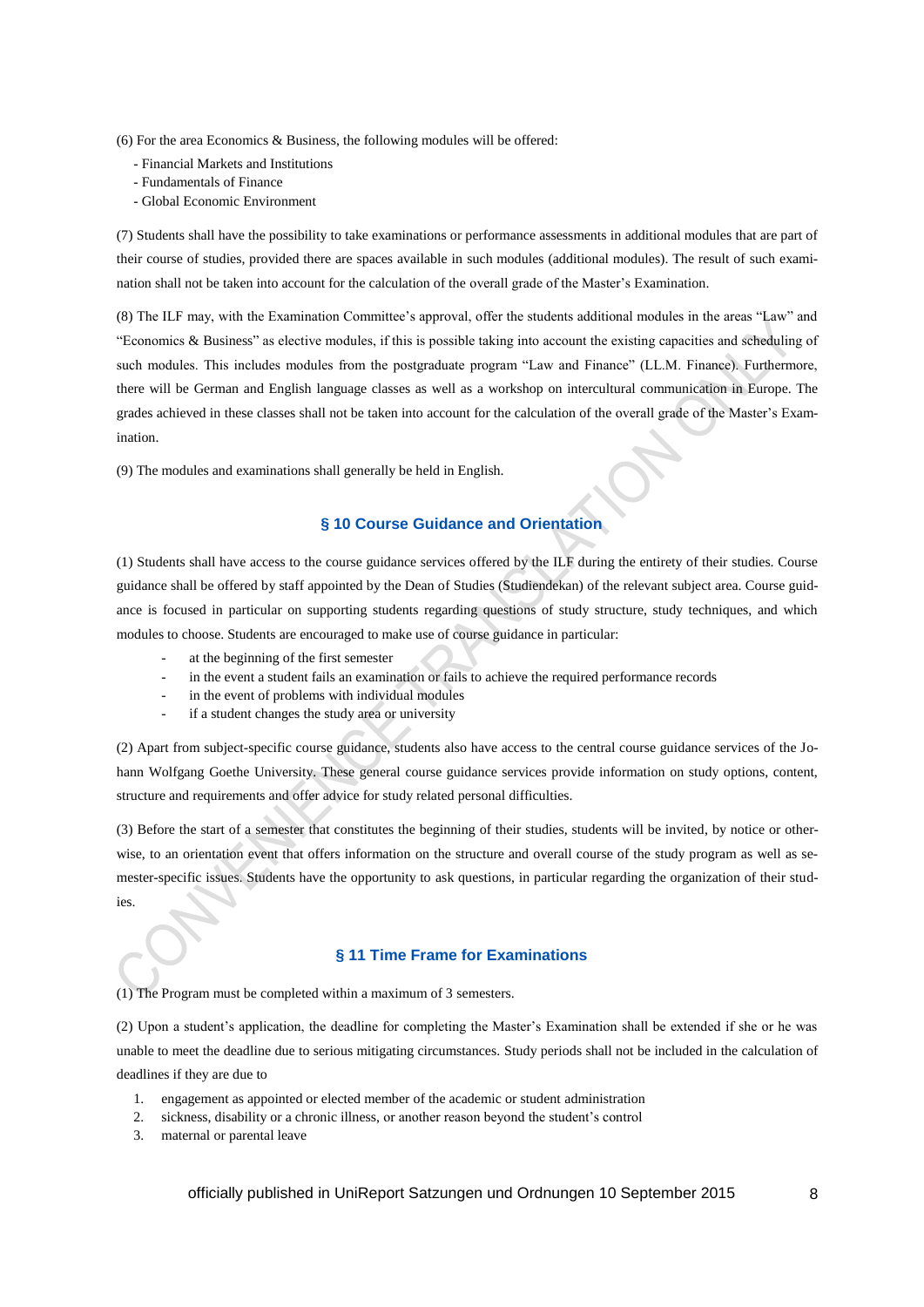4. taking care of a child no older than ten years as a single parent, or taking care of a close relative (parent, grandparent, spouse or partner) who is entitled to long-term care according to § 15 paragraph 1 of Book XI of the German Social Welfare Code (Elftes Buch Sozialgesetzbuch)

In the case of no. 3, the minimum leave period to be granted is as stipulated by §§ 3, 5 and 7 of the German Maternity Protection Act (Mutterschaftsgesetz) and by the provisions regarding parental leave contained in the German Child-Raising Benefits Act (Bundeserziehungsgeldgesetz). Furthermore, if the student has spent up to two semesters abroad for a relevant and duly executed course of studies, such time shall not be taken into account. The student should apply for any extension of deadlines when s/he realizes an extension will become necessary. As a rule, the application must be made before expiry of the deadline in question. The student must provide evidence at the same time as submitting the application. In the case of illness, a doctor's note is required. The decision about extension of deadlines shall rest with the Examination Committee.

# **III. EXAMINATION AND OVERALL GRADE**

# **§ 12 Examination Committee, Examiners and Lecturers, Conditions for Successful Completion of Exams**

(1) The Examinations Committee of the Law Faculty shall be responsible for the organization and administration of the Master's Examination. Unless otherwise specified, all necessary decisions shall rest with the Examinations Committee. The Examinations Committee shall consist of two representatives of the professors' group, one representative of the academic staff, one student representative, and the Dean and their deputies. With the exception of the Dean, the members of the Examinations Committee shall be nominated by their respective groups and shall be elected by the Faculty Council of the Law Faculty as provided for by the Election Rules of the Johann Wolfgang Goethe University. Student members shall hold office for one year; the other members, with the exception of the Dean, shall hold office for two years. The Dean shall chair the Examinations Committee and may be represented by another member of the Dean's Office. The Examinations Committee may delegate tasks to the Chair and the Chair may delegate such tasks to the Executive Director of the ILF. The Examinations Committee is quorate if three or four of its members are present. In case of a tie, the vote cast by the Chair shall decide.

(2) The lecturers and additional examiners are appointed by the Dean's office of the Law Faculty upon recommendation by the Examinations Committee. All examiners must fulfill the requirements of § 18 paragraph 2 HHG.

(3) The Master's examination shall consist of the course examinations as set forth in § 15 and the Master's Thesis as set forth in § 21.

(4) Successful completion of the Master's examination requires

- 1. due and uninterrupted completion of the Postgraduate Program pursuant to § 9,
- 2. submission of examination work (§ 15) undertaken in 9 of the 11 modules pursuant to § 9 paragraphs 5 and 6,
- 3. a grade of at least "sufficient" in the Master's Thesis  $(\S 21)$ .

# **§ 13 Academic Administration and Coordination of Modules**

(1) The Dean of Studies for a subject area shall be in charge of administration of the subject area's study programs. It is possible to assign this function for one or several subject areas for a period of two years to a member of professors' group who is qualified to take examinations. Such assignment shall be made by the Faculty Council upon suggestion by the Dean of Studies. In particular, the person so designated (hereafter: Academic Head) shall:

- coordinate, in cooperation with the module lecturers, the courses and examinations on offer in the subject area;
- compile and update lists of examiners;
- evaluate the study program;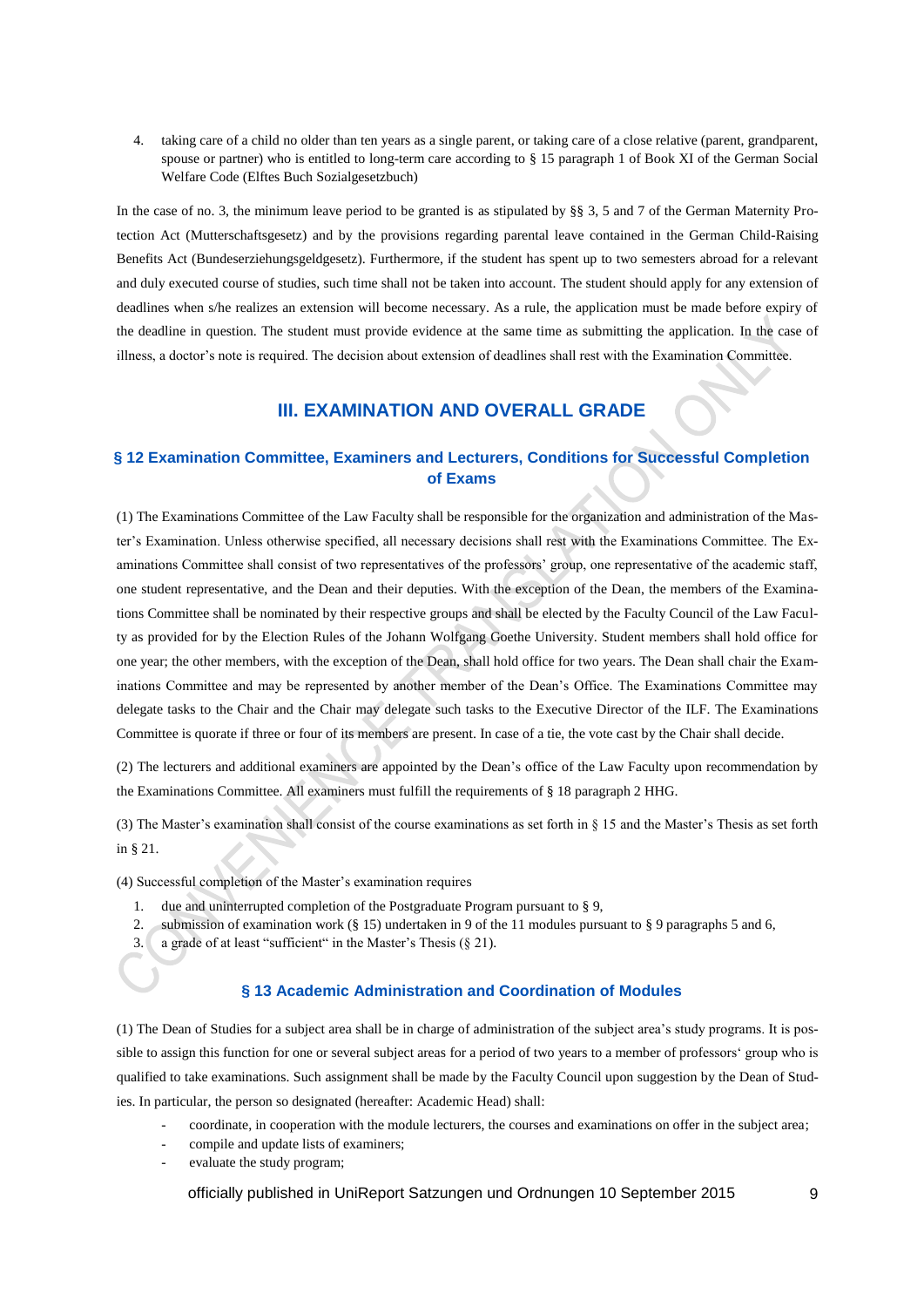## appoint the module coordinators.

(2) For each module, the Academic Head appoints a module coordinator from amongst the lecturers. In the case of interdisciplinary modules, the appointment of the module coordinator shall be coordinated by the Deans of Studies of the respective faculties. The module coordinator must be a professor or an academic member of the teaching staff in permanent employment with the university. S/he is in charge of all content-related synchronization regarding the module and of all organizational tasks assigned to her/him by the Program Regulations. The module coordinator is represented by the Academic Head.

## **§ 14 Study Records (Performance and Attendance Records)**

(1) Certain modules require study records (performance records relating to course work and/or attendance records for lectures and other classes). Performance and attendance records serve as evidence of regular study activities. They are prerequisites either for being admitted to the module examination, or for obtaining the CP required for the module in question, as set forth in the module description. As a rule, grades for course work shall not be included in the module grade, § 20 paragraph 4 notwithstanding.

(2) As a rule, attendance records serve to document regular participation in the lectures and other classes. Regular participation means attending all of the individual classes and events scheduled by the lecturer in the course of a semester. Regular participation will still be attested if the student has missed up to two individual classes or events or 20% of overall lecture time. In addition, the lecturer may decide to make the attendance record subject to fulfillment of certain obligations. If a student has missed up to four individual classes or events due to illness, due to care for a child or a relative in need of nursing care, or due to participation in academic or student representation bodies as appointed or elected member of such bodies, the student shall be enabled to obtain an attendance record by fulfilling certain obligations. Attendance in a lecture or class will only be attested if the student has regularly and actively participated in the lecture or class. Active participation comprises minor tasks, such as keeping minutes, short oral presentations and group work. Attendance records are issued by the lecturer at the end of the term of the lecture or class.

(3) Performance records serve as evidence for successful participation in a lecture or class. The lecturer may make issuance of a performance record dependent on regular participation (paragraph 2) in the lecture or class. Successful participation shall be attested if the student has delivered individual course work (paragraph 4) that has been positively assessed by the lecturer. Such assessment can be graded or ungraded, depending on the module description. In the case of course work graded in accordance with the module description, § 20 paragraph 4 shall apply. In the case of group work, it must be possible to clearly define and evaluate the student's individual contribution.

## (4) Course work may be, in particular,

- written tests
- written essays or term papers
- presentations (oral only or elaborated in writing)
- topical discourse
- work reports, minutes
- exercises
- carrying out experiments
- tests
- literature reports or documentations

The lecturer shall advise the students at the beginning of the course of the amount of course work, their form and any deadlines for such course work. During the semester, the criteria for awarding the performance record may not be altered to the students' detriment. The lecturer may allow students to improve written course work within a specified time period.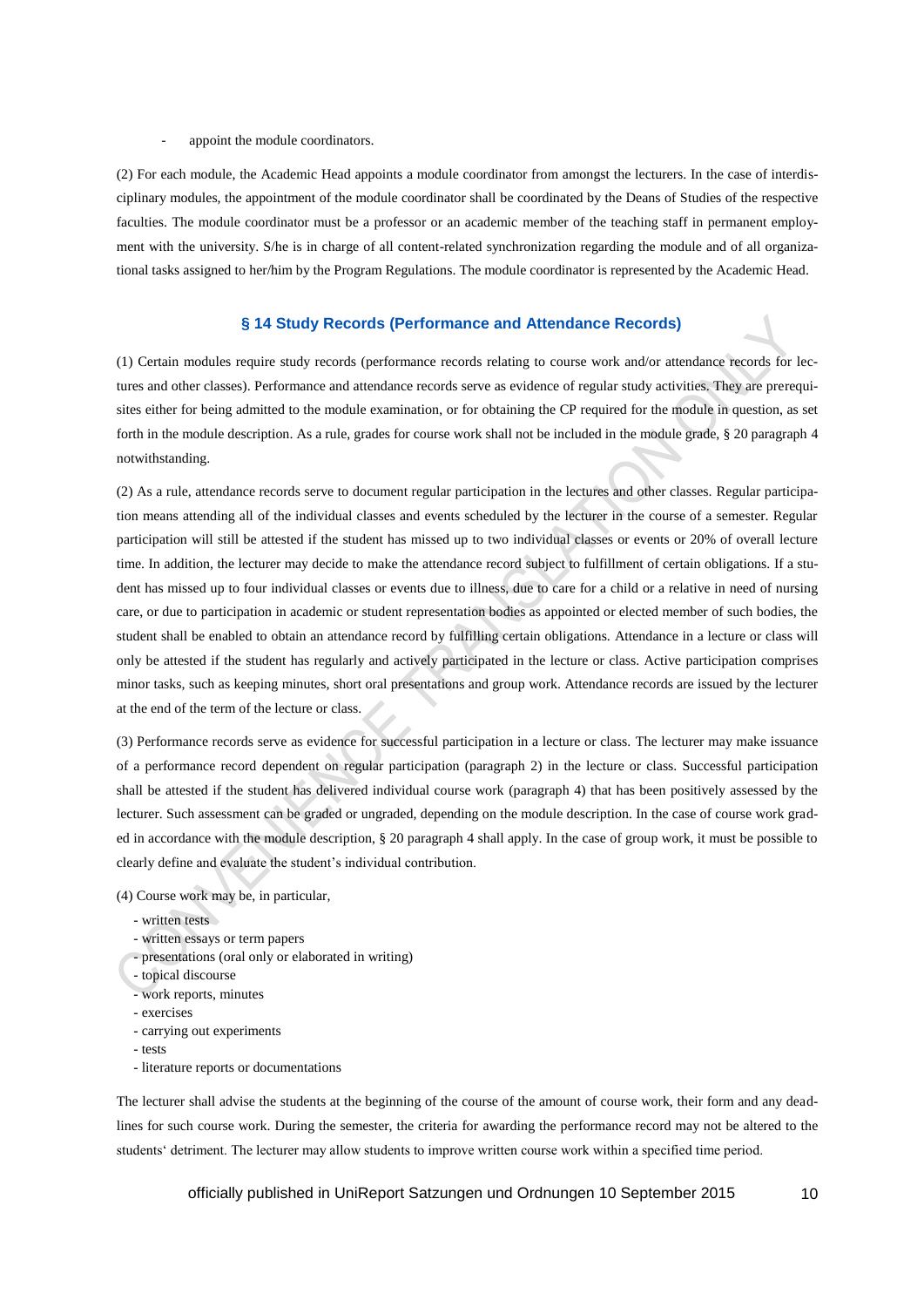(5) Non-supervised written course work must be accompanied by a declaration pursuant to § 15 paragraph 6. § 27 paragraph 1 applies.

(6) It is not possible to repeat successfully completed course work. It is possible to repeat failed course work with no limitation on the number of repetitions.

## **§ 15 Module Examinations**

(1) Module examinations are graded examinations which may be repeated a limited number of times.

(2) In the case of cumulative module examinations, failure in parts of the module examination may be compensated for by other, successfully completed parts of the module examination.

(3) Module examinations, or parts of module examinations, may take the form of: oral examinations, presentations, portfolios, reports, written tests or other written work (e.g. term papers, project work, minutes), or subject-related practical examinations. Examinations may also take other forms (e.g. digital), provided that they can be monitored and that observance of the same examination conditions and assessment criteria is guaranteed.

(4) The form of the examination must be communicated to the student prior to commencement of the module.

(5) The examinations are conducted in English.

(6) Non-supervised written work (e.g. term papers) must be produced following best practice for scientific work. When submitting the work, the student must include a declaration that it has been prepared independently and that all sources and resources that were used are listed. Furthermore, such declaration must include a statement that the work has not yet been submitted, in whole or in parts, as course exam work in a different study program.

(7) When participating in a module examination, students must show an official identification paper.

# **§ 16 Oral Examinations**

(1) Oral examinations shall be conducted as individual examinations by an examiner in the presence of an observer. If an oral examination is designed as a group examination, no more than 5 students shall be tested at the same time.

(2) An individual oral examination shall last 20 minutes. Oral group examination with 2 candidates shall last 30 minutes in total. In the case of more than 2 candidates, 10 minutes shall be allocated per candidate.

(3) The observer shall keep minutes to record the main subjects and results of the oral examination. Such examination minutes shall be signed by the examiner and by the observer. The observer shall be consulted before determination of the grade; neither the candidate nor the public shall be present in such consultations. The minutes shall be forwarded to the Examination Office without delay.

(4) The results of the oral examination shall be communicated to the student following the oral examination, and shall, if so requested by the student without delay, be justified in further detail. Such justification shall be recorded in the minutes.

(5) Students who are going to participate in the same examination may be admitted as audience to an oral examination. The candidate may deny such admittance. No public audience may be present while the results are being discussed and when they are disclosed to the candidate. Admittance of audience may further be limited due to space restrictions. The Chair of the Examination Committee may demand evidence of the reasons mentioned in the aforegoing sentence.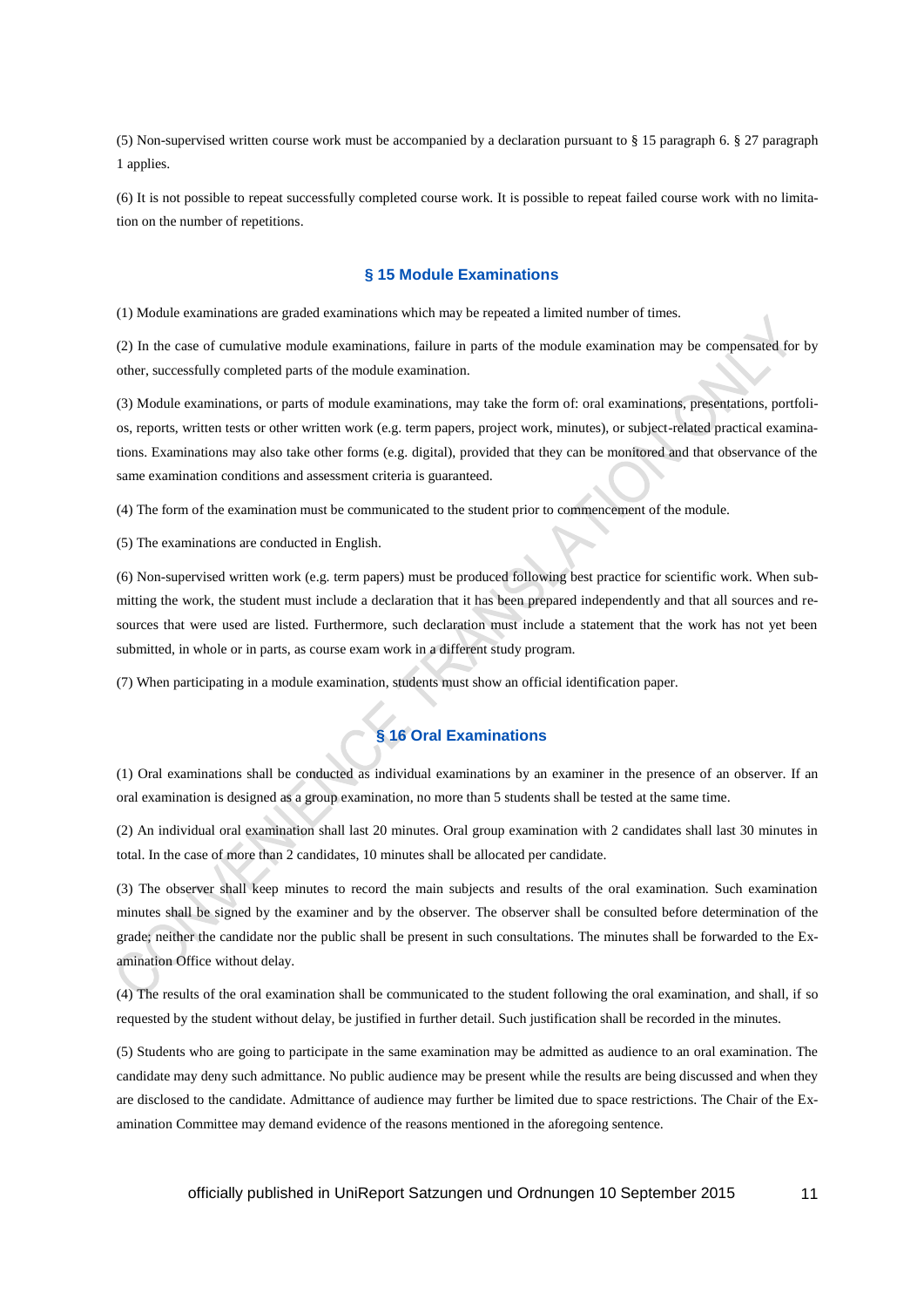## **§ 17 Written Tests and Other Supervised Written Work**

(1) Written tests shall consist of one task or of several tasks or questions. In a written test or other supervised written work, students should demonstrate their ability to solve tasks under supervision, in an independent manner, with limited resources and within a limited time; and to recognize, and develop solutions for, a problem, employing methods commonly used for the subject in question.

(2) Written tests may comprise multiple-choice questions provided that such questions sufficiently enable the necessary transfer of knowledge. Written tests may comprise multiple-choice questions amounting to more than 25% provided the following conditions are met:

- The examination questions must enable reliable examination results. The examination questions must be unambiguous in their wording, and it must be possible to answer them in a clear and unambiguous manner. They must furthermore be suitable to clearly assess the students' knowledge in the area under examination. In particular, the wording must be such as not to allow any other justifiable solutions than those stipulated as correct in the assessment documentation. It is the responsibility of the Examination Committee to ensure this through a suitable procedure.
- If the tasks prove to be unsuitable pursuant to the foregoing, they must be excluded from grading. If a student gives answers that do not correspond to the solutions stipulated as correct but which are justifiable, such answers shall be acknowledged in favor of the student.
- The catalogue of questions and answers shall be devised by at least two examiners, one of which must be a member of the professors' group.
- The students shall be informed of the conditions for successful completion and the weighting of the individual tasks within the multiple choice part at the latest when the tasks are handed out.
- A written test is successfully completed if the student has answered at least 50 % (minimum for successful completion) of the examination questions correctly. In the event that the overall average of correctly answered questions in a written test is below 50%, such written test shall be successfully completed if the percentage of correctly answered questions is no more than 22% below the average examination performance of all candidates who have participated in the examination for the first time.

(3) A module examination shall last for a minimum of 60 minutes and a maximum of 180 minutes.

(4) As a rule, written tests and other supervised written work shall be assessed by one examiner. In the event a student fails the final repeat examination, a second examiner shall evaluate such work. If the resulting grades differ, the grade of the written test or other supervised written work shall be the average of the two differing grades. The evaluation of the written tests shall not take longer than eight weeks.

(5) Written tests based on multimedia applications ("e-tests") are permitted if they serve to fulfill the purpose of the examination. As a rule, they shall be devised by two examiners. Prior to carrying out a multimedia-based examination, it must be ensured that the electronic data generated in such examination can be clearly identified and permanently assigned to the respective candidate without any doubt. The examination must be carried out in the presence of a competent record keeper. There must be written minutes of the examination, which shall contain, at a minimum, the names of the record keeper and the candidates, the beginning and end of the examination, and any unusual events. The inspection of records of the multimedia-based examination and the examination results is governed by § 32. The task including a model answer, the assessment scheme, the individual examination results and the minutes shall be archived in accordance with statutory regulations.

# **§ 18 Term Papers**

(1) The purpose of a term paper is for the student to demonstrate that s/he is able to work on a subject-specific problem independently and by applying scientific methods.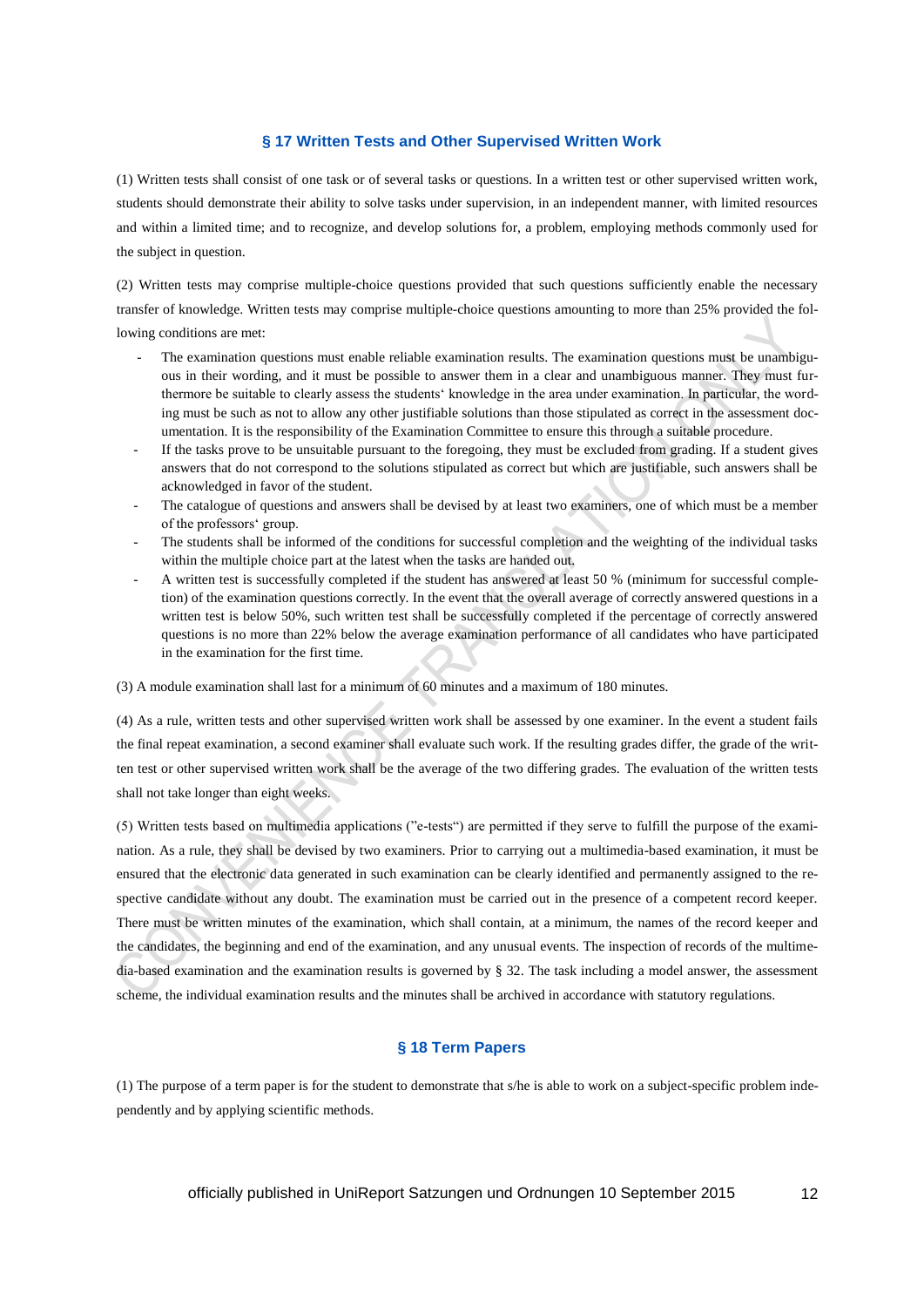(2) It is possible to submit a term paper in the form of group work provided that it is possible, based on objective criteria, to identify the individual contributions that form the examination work to be evaluated.

(3) A student may be given the opportunity to suggest the subject of a term paper. The subject shall be issued by the examiner, who shall record the issue date and the duration of the work. Such duration shall be determined by the examiner.

(4) A single copy of the term paper must be submitted to the examiner within the stipulated time frame. If the work is posted by letter, timely submission is determined by the post mark.

(5) The examiner shall assess the term paper within six weeks of submission; such assessment shall include written reasons. § 17 paragraph 4 applies.

## **§ 19 Procedural Regulations for Module Examinations and Repeat Examinations**

(1) The Master's examination consists of the module examinations as provided for in § 9 paragraphs 5 and 6. Students must successfully complete 9 of the 11 modules offered. Failed module examinations may be taken up to a further two times. Examinations shall take the form of written tests, oral examinations, project work or presentations. In case of alternative forms of examination, the examiner shall determine the necessary specifications. The form of the examination shall be communicated to the students prior to the beginning of the course and in agreement with the Examination Committee by the lecturer appointed as examiner pursuant to § 12 paragraph 2.

The examiner in charge shall determine the date or duration of the examination in agreement with the Examination Committee at the latest at the beginning of the course.

The duration, issue date and submission date of project work (term papers) must be recorded on file by the examiner. One copy of such work must be submitted to the examiner within the deadline. When submitting the work, the student must include a declaration that it has been prepared independently and that all sources and resources that were used are listed. Furthermore, such declaration must include a statement that the work has not yet been submitted, not even partially, as course or exam work in a different study program.

(2) The grades for each individual performance in any module are determined by the examiner in charge. The overall grade for a module consists of the average of the grades for individual performances in the course in question. Examiners shall be, in the case of the Master's Thesis, the advisor and a further examiner nominated by the Examination Committee  $(\S$  12 paragraph 2), and in the case of other written work at least one of the lecturers of the module. Written repeat examinations (paragraph 4) shall be assessed either by at least two lecturers of the module, or by a lecturer and one further examiner nominated by the Examination Committee (§ 12 paragraph 2). Oral examinations shall be carried out by the module lecturer in the presence of a competent observer. In exceptional cases, the Examination Committee shall nominate the examiners from among the persons listed in § 12 paragraph 2.

(3) Examination results in elective module pursuant to § 9 paragraph 8 shall be graded as "pass" or "fail".

(4) If a student fails a module, s/he can apply for a maximum of two repeat examinations. Such application must be made within one week of notification of failure. A repeat examination may only be scheduled in the case of overall failure of the module, i.e. if the weighted average of all individual module performances has not achieved the grade of "sufficient". A repeat examination shall be scheduled, upon application by the student, for a date three weeks after notification of the examination result and shall, at the examiner's discretion, take the form of a written test or an oral examination. It is not possible to repeat an examination in an elective module pursuant to § 9 paragraph 8.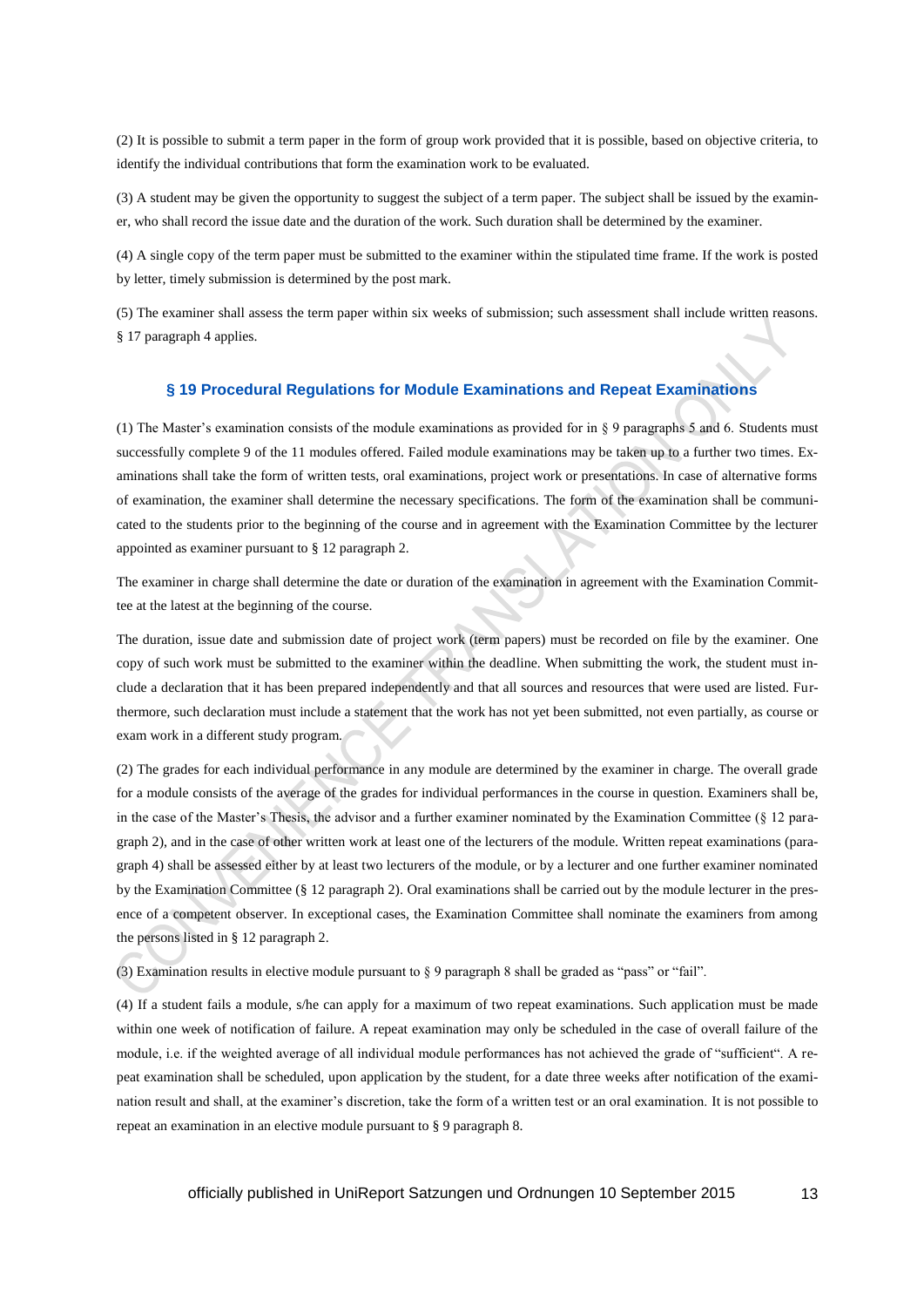## **§ 20 Grading of Examination Performances and Conversion**

(1) The assessment shall always be based on the student's individual performance.

(2) The following grades shall be used for assessing individual examination and study performances:

| Grade: 1 | very good    |     | a particularly outstanding achievement                                      |
|----------|--------------|-----|-----------------------------------------------------------------------------|
| Grade: 2 | good         | $=$ | an achievement that lies significantly above the average<br>standard        |
| Grade: 3 | satisfactory | $=$ | an achievement that fulfils the average standard                            |
| Grade: 4 | sufficient   | $=$ | an achievement that fulfils the average standard despite defi-<br>ciencies  |
| Grade: 5 | fail         | $=$ | an achievement which due to considerable deficiencies no<br>longer suffices |

In order to differentiate the grading of individual performances, a difference of grade values of 0.3 may be awarded by adding or subtracting from the above grade values, e.g. 1.3, 1.7, 2.3, 2.7, 3.3, 3.7. However, in any case, the grade values of 0.7, 4.3, 4.7 und 5.3 shall not be awarded.

(3) The grades for individual examination performances are determined by the examiner in charge.

(4) If a module examination consists of several partial module examinations, the module grade shall be the average of the grades for the individual partial examinations. Such calculation shall be made to the first decimal place only, and any further decimal places shall be disregarded without any rounding.

The grades shall be:

| an average up to $1.5$ (including $1.5$ )                 | very good    |
|-----------------------------------------------------------|--------------|
| an average exceeding $1.5$ until $2.5$ (including $2.5$ ) | good         |
| an average exceeding $2.5$ until $3.5$ (including $3.5$ ) | satisfactory |
| an average exceeding 3.5 until 4.0 (including 4.0)        | sufficient   |
| an average exceeding 4.0                                  | fail         |

Individual items of course work shall be included in the module grade, up to a maximum of 25%, if the module description provides for this.

(5) If only one single module examination performance is required, and if such performance is assessed differently by two or more examiners, the grade shall be the average of the individual grades.

(6) For the Master's Examination, an overall grade will be calculated pursuant to § 25 paragraph 2. Paragraphs 4 and 5 shall apply to the calculation of such overall grade.

(7) Particular weight shall be given to the grade for the Master's Thesis.

(8) In the case of an English language translation of the certificate, the grades for the individual examination performances and the overall grade shall be shown in accordance to the following scale: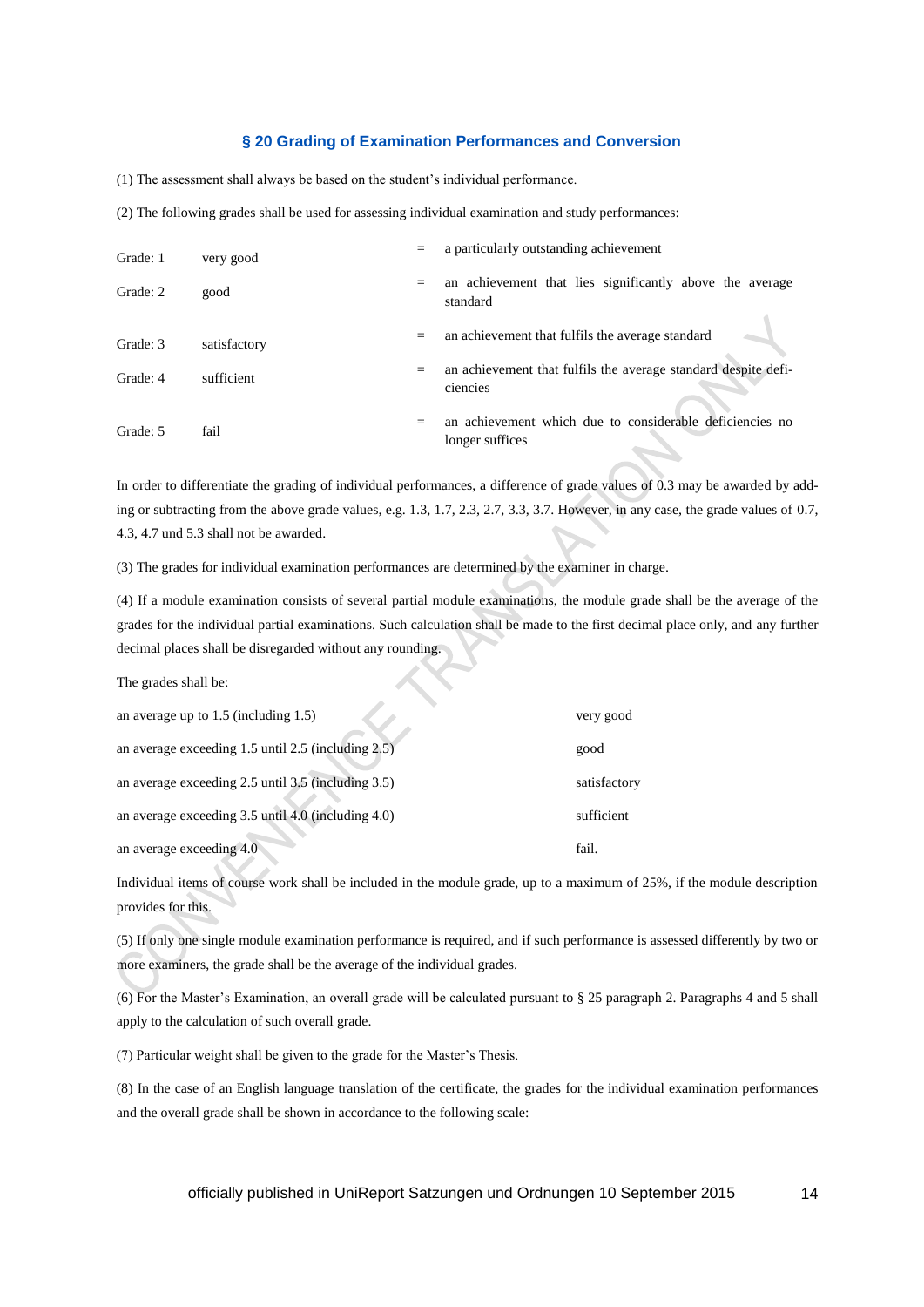| up to $1,5$ (including $1.5$ )                 | sehr gut          | very good    |
|------------------------------------------------|-------------------|--------------|
| exceeding $1.5$ until $2.5$ (including $2.5$ ) | gut               | good         |
| exceeding $2.5$ until $3.5$ (including $3.5$ ) | befriedigend      | satisfactory |
| exceeding $3.5$ until $4.0$ (including $4.0$ ) | ausreichend       | sufficient   |
| exceeding $4,0$                                | nicht ausreichend | fail.        |

(9) The Diploma supplement shall contain an ECTS Grading Table pursuant to § 30 paragraph 2.

## **§ 21 Master's Thesis**

(1) In the Master's Thesis, the student should demonstrate that s/he is capable of completing comprehensive, in-depth work on a subject within a stipulated time frame and in accordance with the Program Objectives as set forth in § 4.

(2) The Master's Thesis is worth 15 CP and must be completed within a time frame of 3 months.

(3) The Chair of the Examination Committee shall nominate an advisor for the Master's Thesis. The subject of the Master's Thesis must be coordinated with the advisor. The advisor must fulfill the requirements of § 18 paragraph 2 HHG. The Chair of the Examination Committee shall ensure that the student receives his/her subject and is assigned an advisor in a timely manner.

(4) The subject shall be issued by the advisor via the Chair of the Examination Committee. The date of such issuance and the subject shall be filed with the Examination Office. Work on the Master's Thesis may not commence before the subject has been filed and issued.

(5) It is possible to return the subject, but only once and only within the first third of the designated time frame. The new subject must differ in content from the one that has been returned. If a new subject is issued pursuant to the aforegoing, it is not possible to return this subject.

(6) The Master's Thesis must be submitted in triplicate as well as in electronic form.

(7) The Master's Thesis must be submitted before expiry of the deadline either to the Examination Office or to the office of the Executive Board of the ILF. The time of submission must be recorded on file. If a student misses the deadline due to reasons beyond his or her control (e.g. if the student, or a child who is in his or her sole charge, falls ill), the Chair of the Examination Committee will grant a one-time extension of the deadline provided the student applies for such extension before the submission date. The maximum possible extension is 50% of the time originally allotted. In the event that the cause of the delay subsists for longer than the extended period, the student may withdraw from the examination.

(8) Provided that the Examination Committee agrees, it is possible for two students to work together on a Master's Thesis and submit this as group work for assessment. It must be possible to clearly distinguish between, and separately assess, the individual student's contributions that are to be evaluated as examination performance, by identifying sections, page numbers or other objective criteria.

(9) The Master's Thesis shall be assessed and graded in written form by the Primary and the Secondary Reviewer. A Reviewer should be a university lecturer at the Johann Wolfgang Goethe University. Decisions regarding exceptions shall rest with the Examination Committee. The Examiners shall assess the work promptly after submission. In the event that the Secondary Reviewer agrees with the Primary Reviewer's assessment, s/he may simply co-sign the Primary Reviewer's assess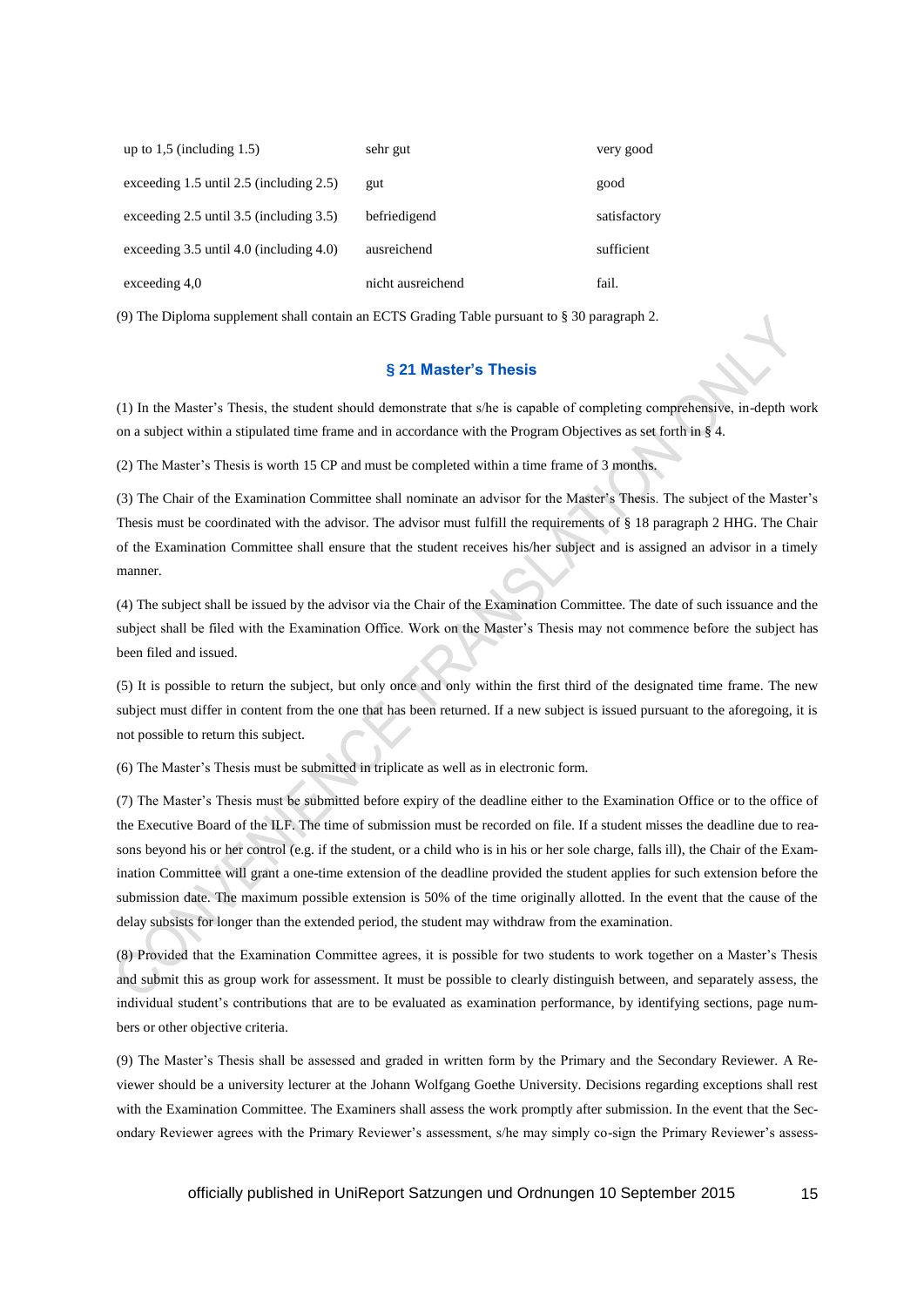ment. In the event of differing assessments of the Master's Thesis, the Chair of the Examinations Committee shall determine the grade.

(10) The Master's Thesis shall be submitted in English.

(11) The Master's Thesis shall be composed following the rules of good scientific practice. In particular, the student must clearly mark any literal or analogous citations, images and drawings lifted from publications or other texts not created by him/her. The Master's Thesis shall be accompanied by a statement declaring that it – or in the case of group work, the part composed by him/her and identified as such – has been prepared independently and that all sources and resources that were used are listed. Furthermore, the student must submit a statement declaring that the Master's Thesis has not, in whole or in part, been used for a different examination or study work.

# **§ 22 Credit Points**

(1) The module descriptions for each module contain an allotment of Credit Points (CP) which is based on the European Credit Transfer Systems (ECTS) which takes into account the resolutions and recommendations of the Standing Conference of the Ministers of Education and Cultural Affairs of the Länder in the Federal Republic of Germany (Kultusministerkonferenz) and of the Standing Conference of the Rectors of German Universities (Hochschulrektorenkonferenz). CP are a quantitative measure of the workload a student is expected to input for contact hours, preparation of material and follow-up work, preparation and elaboration of their own input and exam work in order to complete the module in question successfully. One ECTS Credit Point (CP) corresponds to a workload of 30 hours.

(2) Evidence must be submitted for a total of 60 CP. Candidates are awarded 5 CP per module (§ 19). A Master's Thesis awarded at least "sufficient" (§ 20 paragraph 2) shall be awarded 15 CP. The module descriptions are contained in Annex1.

# **§ 23 Default and Withdrawal**

(1) A (whole or partial) module examination shall be graded as "fail" (5) if the student fails to show at the mandatory examination date and time, or withdraws from an examination already commenced, without a valid reason. The same applies if a written examination is not completed within the prescribed time, or when an empty page is handed in for a written examination, or when the student remains silent in an oral examination.

(2) The reason given for withdrawal or default must be reported to the Chair of the Examination Committee in writing and substantiated as soon as the student becomes aware of such reason. Should the reason for the student's inability to take an examination occur in the course of an examination already in progress, this must be reported immediately to the examiner or the invigilator. The aforegoing shall not affect the obligation to report and substantiate to the Examination Committee. In the event of illness, the candidate must provide a note from a doctor (general practitioner or specialist) and an attestation regarding the inability to sit an examination. Such note must be provided without delay, in any case within three working days, and must specify which type of examination (written examination, oral examination, examinations taking a long time, other forms of examination) the candidate is unable, from a medical perspective, to take on the designated examination date. The Chair of the Examination Committee shall decide, based on the form attached to the Framework Regulation (Rahmenordnung) in Annex 11, on the ability of the candidate to take the exam. In case of justified doubts, the candidate must provide an additional note from a medical officer.

(3) If a default or withdrawal has been accepted, the results of examinations taken in partially completed modules shall be taken into consideration.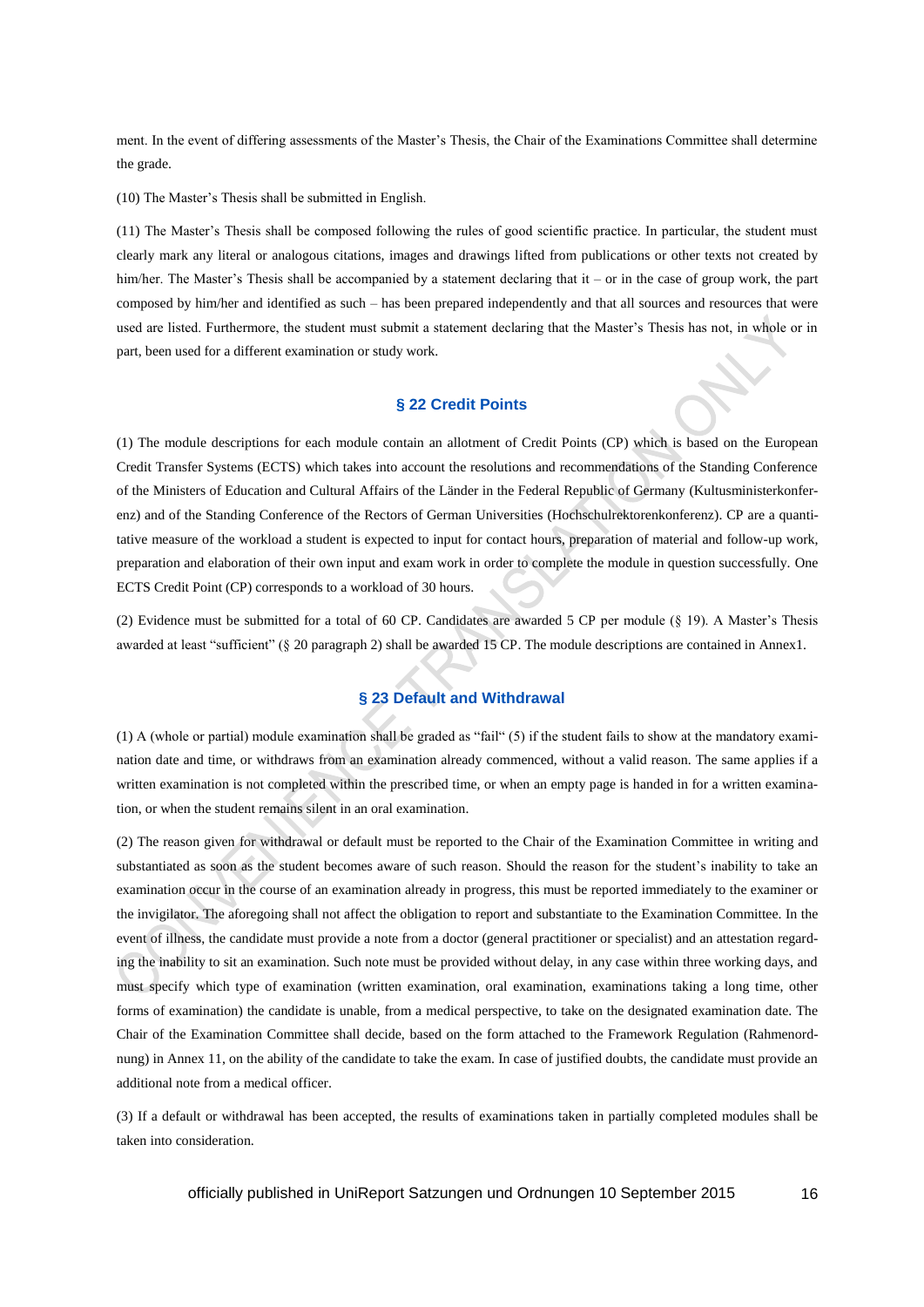## **§ 24 Course Work and Examinations in the Event of Illness and Disability**

(1) The examination procedures shall take into account the nature and degree of any disability or chronic illness. The nature and degree of a disability or impairment must be evidenced by a doctor's note; in case of doubt, a doctor's note from a medical officer may be requested. If the student provides credible evidence, based on the doctor's note, that s/he is not able, due to his/her physical disability or chronic illness, to take the examination, in part or in whole, in the designated manner, then such disadvantage shall be compensated for with appropriate measures, such as for example an extension of deadlines or a different examination procedure. The same shall apply to course work. Any such compensation of disadvantages must be applied for in writing, such application to be submitted at the latest together with the registration for the exam.

(2) Decisions pursuant to paragraph 1 shall be made by the examiner, and in unclear cases, by the Examination Committee in agreement with the examiner.

# **§ 25 Decision on the Examination Result, Overall Grade**

(1) The Examination Committee shall determine if the Master's Examination has been passed successfully (§ 20 paragraph 2) and shall determine the overall grade. Passing the Master's Examination requires passing 9 of 11 module examination and achieving the CP required for the individual modules pursuant to § 20 paragraph 2 and if the Master's Thesis has been passed successfully.

(2) The overall grade consists of the grade for the Master's Thesis and the average of the course credit certificate grades weighted as specified in paragraph 3 (§ 19). The arithmetic mean of the grades awarded by the examiners for the Master's Thesis shall form 1/4, and the average of the weighted examination results shall form 3/4, of the overall grade.

(3) In order to calculate the average of the weighted examination results, the grades awarded for course work and examinations pursuant to § 20 paragraph 2 shall be weighted according to the CP. The average of the weighted course work and examination results shall be calculated by dividing the sum of the products of the grade values pursuant to § 20 paragraph 2 and the amount of CP of the module in question by the sum of the CP of all modules included in the calculation.

# **§ 26 Overall Failure of the Examination**

(1) The Master's Examination shall be graded as definitively "failed" if

- a) more than two module examinations have received a final grading of "fail" (5,0) or are deemed to have received a final grading of "fail" (5,0).
- b) the Master's Thesis has been graded, or is deemed to have been graded, as "fail" (5,0) even in the repeat examination
- c) the deadline pursuant to § 11 paragraph 1 has not been met and the student has not applied for an extension pursuant to § 11 paragraph 2 or such extension pursuant to § 11 paragraph 1 has not been granted.

(2) In the event of definite failure of the Master's Thesis, the student shall receive a notification containing all examination results and the reasons for the overall failure of the examination. Such notification shall also include instructions on the right to appeal.

(3) If a student has definitively failed the Master's Examination, s/he shall be de-registered. Upon application and upon presentation of the notice of de-registration s/he shall receive an attestation from the Examination Office which contains the module examinations that have been successfully completed, the grades awarded for those and the CP achieved and which shows that the Master's Examination has been failed overall.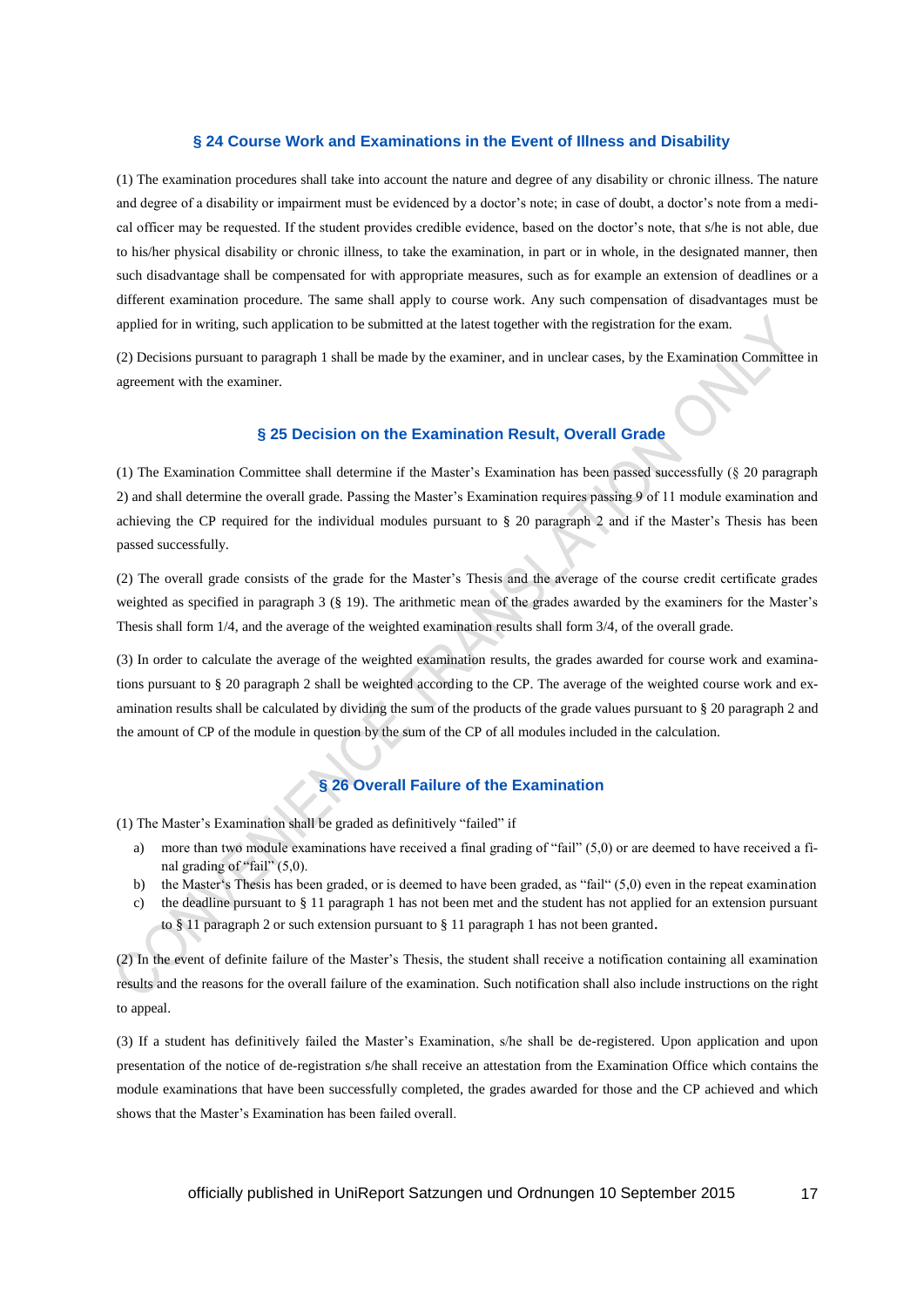## **§ 27 Fraudulent Behavior and Breach of Regulations**

(1) If a student attempts to influence the result of his/her examination or course work by fraudulent behavior or by using inadmissible means, such examination or course work shall be graded with "fail"(5). In particular, bringing inadmissible means into the examination room or giving a false declaration pursuant to § 21 paragraph 11 shall constitute fraudulent behavior. In particularly serious cases of fraudulent behavior (e.g. repeated occurrence or cheating by means of adding a declaration that the student has completed the work independently and without using inadmissible means), the Examinations Committee must exclude the student from further examinations, and the right to take examinations in the Program expires. The degree of seriousness shall be determined in particular by assessing how much energy the student has put into the fraudulent behavior, such as colluding with others and using electronic devices, e.g. radio equipment and cell phones.

(2) If a student's behavior disrupts the due course of the examination, the examiner or the invigilator may exclude such student from continuing the examination; such exclusion shall as a rule be preceded by one warning. In such a case, the examination shall be graded with "fail" (5). Paragraph 1 sentence 3 applies.

(3) In the event that a student responsible for effecting his/her participation in an examination although s/he was not eligible, the Examinations Committee may decide to grade the resulting examination with "fail" (5).

(4) The student may request that decisions made pursuant to paragraphs 1 and 2 be reviewed by the Examination Committee. Such written request must be made within 4 weeks.

(5) The student must be notified of negative decisions by the Examination Committee in writing and without delay. Such notification must contain reasons and instructions on the right to appeal.

# **§ 28 Examinations Certificate**

The student shall receive, if possible within four weeks after the last examination, an Examinations Certificate in English language. This Examinations Certificate shall contain a list of the modules and the respective grades, the subject of and grade for the Master's Thesis, the overall grade and the total number of CP achieved. The Examinations Certificate shall be signed the Dean of Studies of the Law Faculty and shall carry the seal of the Johann Wolfgang Goethe University. The Examinations Certificate shall show the date of the last examination. The grades of examinations taken pursuant to § 9 paragraph 7 (additional modules) may, upon application by the student, be listed in addition to and separate from the results of the actual Master's Examination. Course work and CP are included in a separate category or in an appendix attached to the examinations certificate.

## **§ 29 Master's Certificate**

(1) The student shall receive a Master's Certificate at the same time as, and with the same date as, the Examination Certificate. This Master's Certificate shall certify the awarding of the academic degree of "Master of Laws in International Banking, Securities and Finance" (LL.M. International Finance).

(2) The Master's Certificate shall be signed by the Dean or the Dean of Studies of the Law Faculty and shall carry the seal of the Johann Wolfgang Goethe University.

(3) The academic title may only be used after the handing over of the certificate.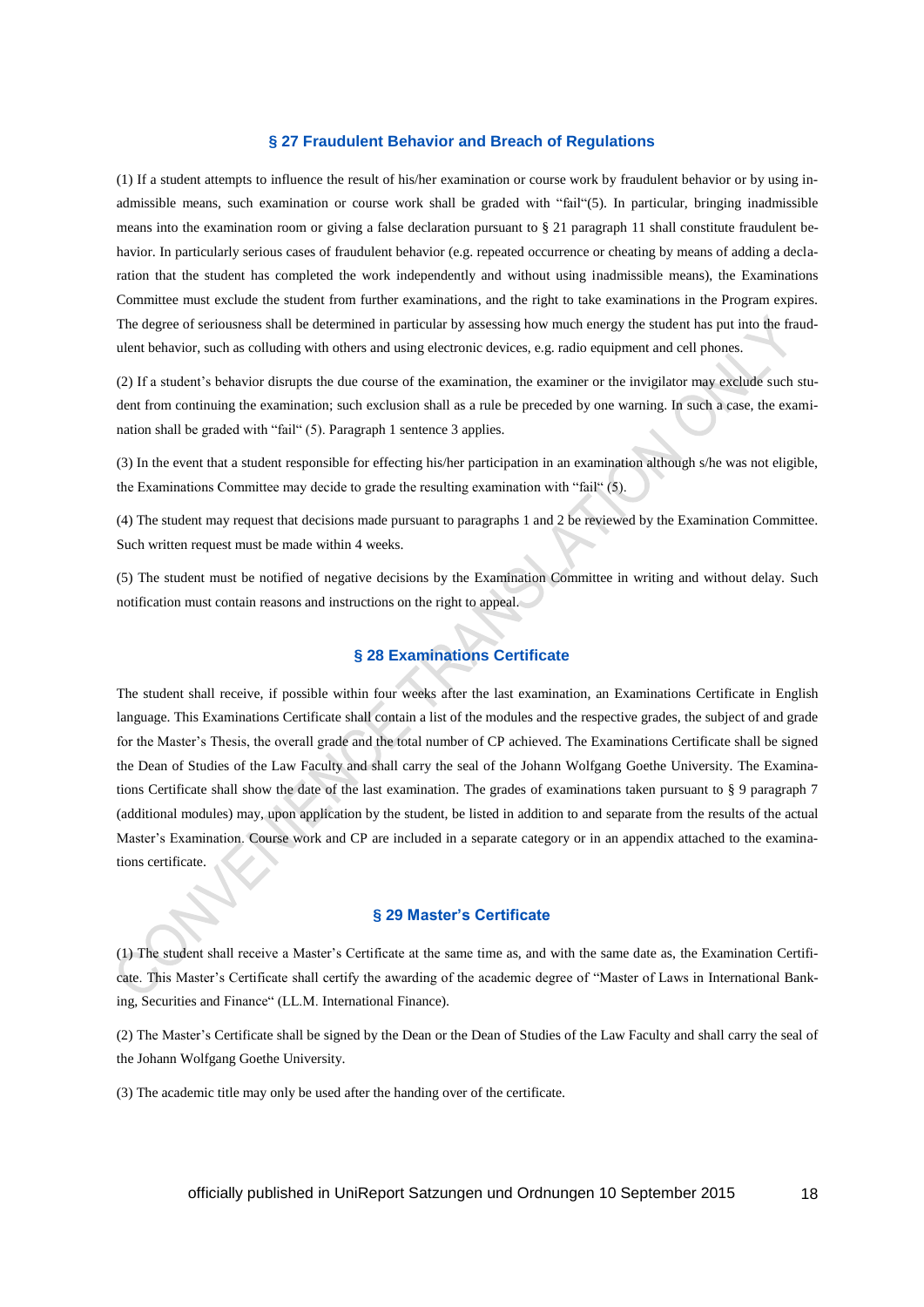## **§ 30 Diploma Supplement**

(1) The student shall receive, together with the Examinations Certificate and the Master's Certificate, a Diploma Supplement in both German and English, in accordance with the currently applicable version of the regulations agreed between the Standing Conference of the Ministers of Education and Cultural Affairs of the Länder (Kultusministerkonferenz) and of the Standing Conference of the Rectors of German Universities (Hochschulrektorenkonferenz).

(2) Pursuant to § 20 paragraph 9, the Diploma Supplement shall contain an ECTS Grading Table. The overall grades awarded to the control group within a specific study program shall be registered, and their distribution across the grades pursuant to § 20 paragraphs 6 and 8 shall be calculated both in numbers and in percentages and shall be shown in a table as follows:

| Overall grades                         | Overall numbers in the con-<br>trol group | Percentage of candidates within the control<br>group |
|----------------------------------------|-------------------------------------------|------------------------------------------------------|
| up to $1,5$ (very good)                |                                           |                                                      |
| up to $1.5$ (very good)                |                                           |                                                      |
| exceeding $1.5$ until $2.5$ (good)     |                                           |                                                      |
| exceeding 2.5 until 3.5 (satisfactory) |                                           |                                                      |
| exceeding 3.5 until 4.0 (sufficient)   |                                           |                                                      |

(3) The control group consists of the number of candidates of the relevant study program over a period of three study years. The above calculation shall only be undertaken if the control group consists of at least 50 candidates. If fewer than 50 candidates within the control group complete their studies, then the Examination Committee may decide to include further study years in the calculation.

# **§ 31 Invalid Examinations**

(1) If a student has engaged in fraudulent behavior in the course of studies or during an examination and such becomes known only after the certificate has been handed over, the grade for the examination or the course work may be corrected. Where appropriate, the module examination may be graded as "fail" and the Master's Exam may be graded as "failed". The same applies to the Master's Thesis. The student shall be heard prior to such action.

(2) In the event that a student, without intending to engage in fraudulent behavior, with regard thereto, did not meet the conditions for taking a module examination, and such becomes known only after the certificate is handed over, such fault shall be healed by successful passing of the examination. If a student has engaged in intentional manipulation of the conditions for taking the module examination although s/he was not entitled to do so, the module examination may be graded as "fail" and the Master's Exam may be graded as "failed". Paragraph 1 sentence 3 applies.

(3) The incorrect certificate shall be confiscated and, where appropriate, a new certificate shall be handed over. Likewise, the Diploma Supplement and Certificate shall be confiscated. If the Master's Exam is graded as "failed", the awarded degree shall be revoked. A decision pursuant to paragraph 1 and paragraph 2, sentence 2 shall only be possible until five years as of the date of the certificate shall have passed.

# **§ 32 Inspection of Examination Records**

(1) A candidate shall be entitled to inspect the examination papers including the assessment, and the minutes of the oral examinations, for a period of up to one year after completing the examinations.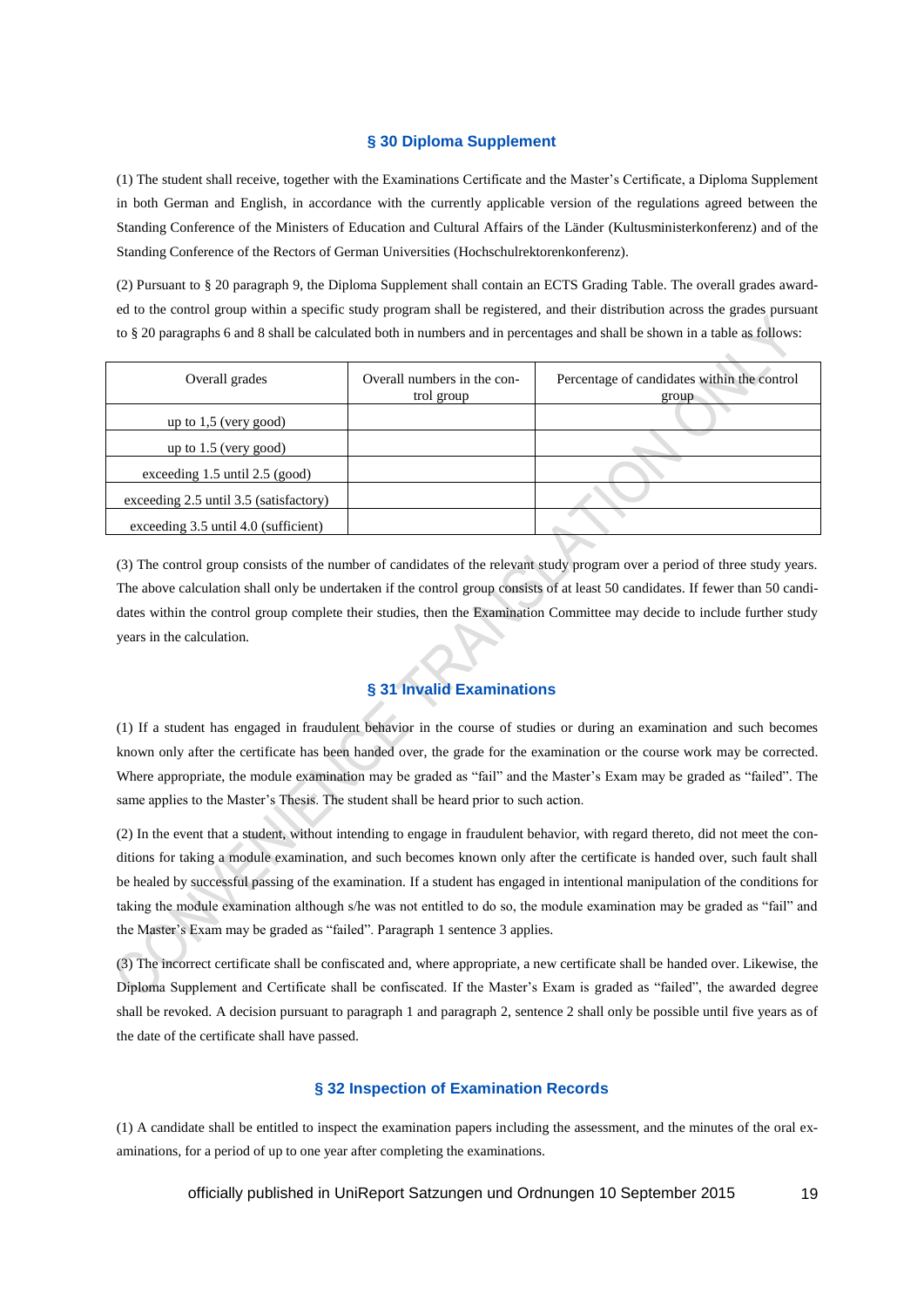(2) The Examination Records shall be maintained by the Examination Offices. The mandatory period for retention of Examination Records shall be determined in accordance with § 20 of the Matriculation Regulations of the State of Hesse (Hessische Immatrikulationsverordnung, HImmaVO) as applicable.

## **§ 33 Protest and Objection**

(1) It shall be possible to protest against decisions by the Chair of the Examination Committee. Such protest must be filed with the Chair of the Examination Committee within four weeks of notification of the decision. The Examination Committee shall decide about the protest. If the protest is rejected, the Chair of the Examination Committee shall issue a formal notification, which shall include the grounds for the rejection and instructions on the right to appeal.

(2) Objections against an examination decision and the examination procedure must be filed with the Chair of the Examination Committee (Examination Office) and must contain a written statement of grounds. An objection must be filed within one month of notification of the decision if the decision included instructions on the right to appeal, and within one year of notification it the decision did include not such instructions. The Examination Committee may decide to hear examiners who were involved. If the Examination Committee – where appropriate, after hearing the examiners involved – does not grant the objection, the President shall issue a formal notice of objection. Such notice of objection shall include grounds and instructions on the right to appeal.

# **§ 34 Evaluation**

The evaluation of the Law Faculty shall also comprise the evaluation of this postgraduate program.

# **§ 35 Effective Date and Transitional Provisions**

These Study and Examination Regulations shall enter into effect on the day after publication in the "UniReport" of the Johann Wolfgang Goethe University Frankfurt am Main (Statutes and Regulations).

Frankfurt, 31 August 2015

**Prof. Dr. Georg Hermes** Dean, Faculty of Law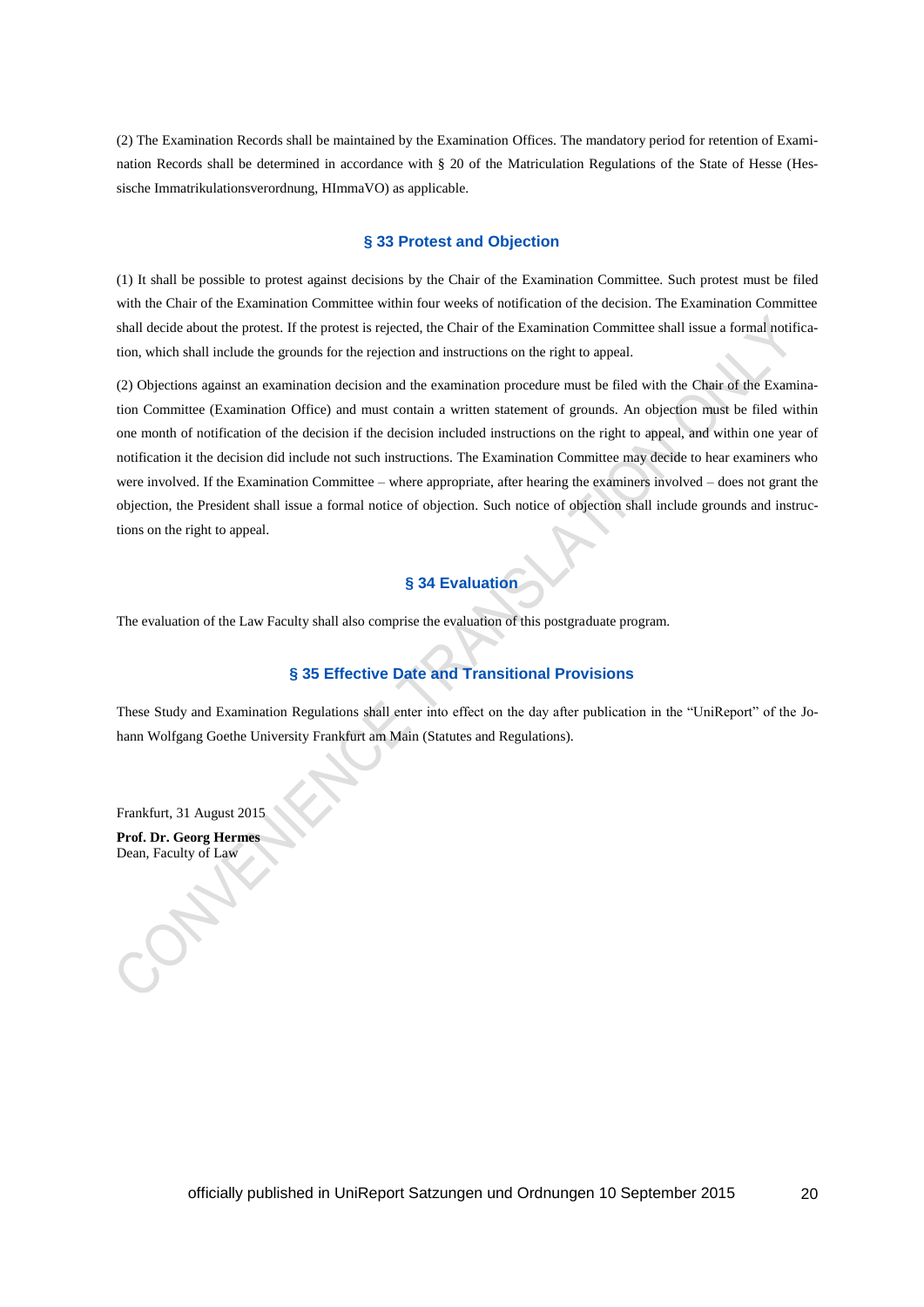# **Annexes**

# **Explanatory notes on the teaching methods and the abbreviations employed in the module descriptions**

- S = Seminar: Students develop scientific findings or work on topical problem scenarios by means of scientific methods; as a rule, they do this by preparing their own contributions or by studying and practicing / expanding on presentation and discussion techniques.
- P = Practical Training: Students gain practical work experience through active on-the-job training, as a general rule with an external provider of practical training who will provide professional and methodological support.
- h = academic hour
- LSW = lesson per semester week
- $CP =$  credit points
- AR = attendance record
- PR = performance record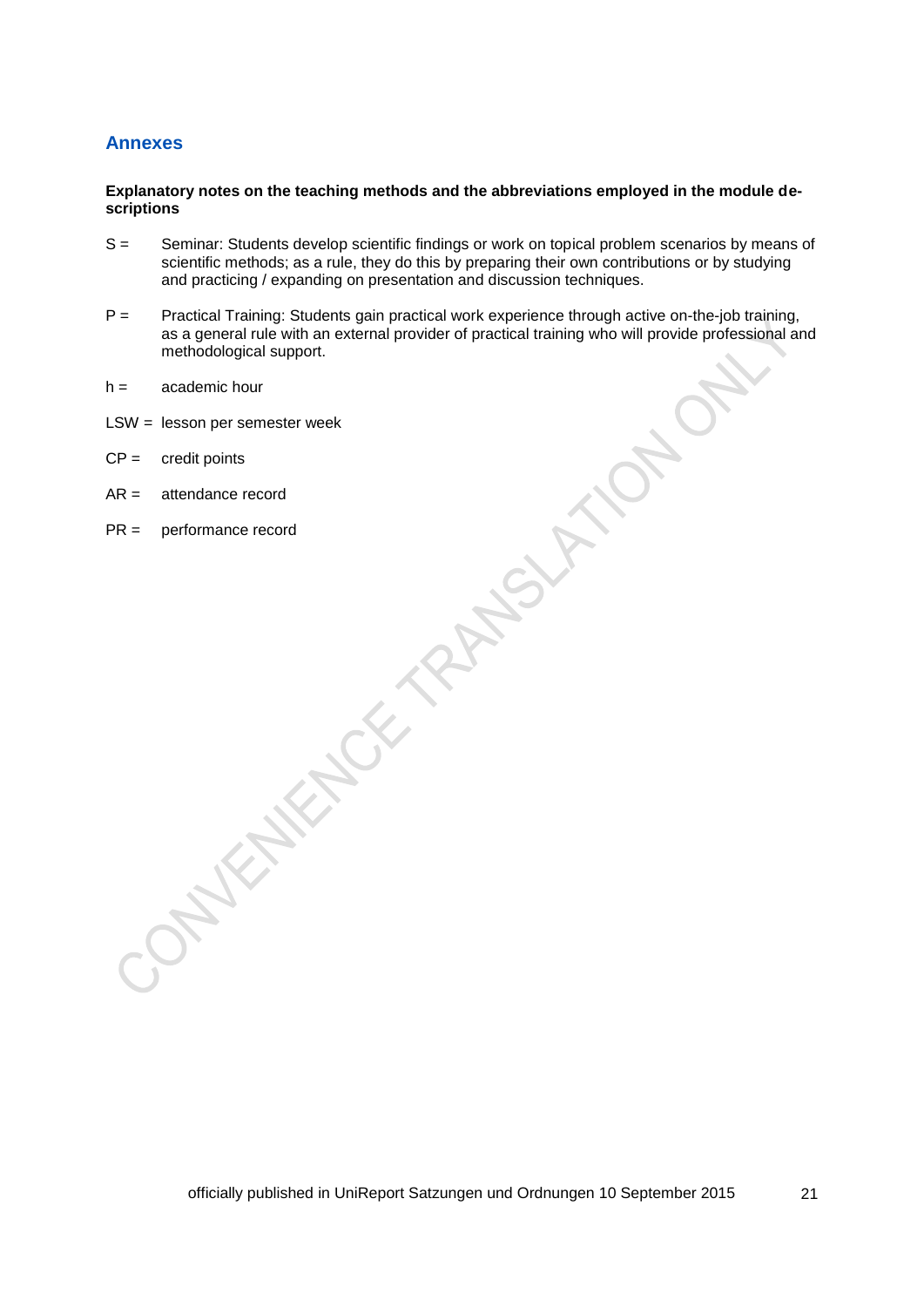# **Annex 1 – Description of Modules**

| <b>LAW01: Capital Markets and Securities Law</b>                                                                                                                                                                                                                                                                                                                                                                                                                                                                                                                                                                                           |                                                                                      |                |   |                            |   |  |
|--------------------------------------------------------------------------------------------------------------------------------------------------------------------------------------------------------------------------------------------------------------------------------------------------------------------------------------------------------------------------------------------------------------------------------------------------------------------------------------------------------------------------------------------------------------------------------------------------------------------------------------------|--------------------------------------------------------------------------------------|----------------|---|----------------------------|---|--|
|                                                                                                                                                                                                                                                                                                                                                                                                                                                                                                                                                                                                                                            |                                                                                      |                |   | Compulsory module / 5 CP   |   |  |
|                                                                                                                                                                                                                                                                                                                                                                                                                                                                                                                                                                                                                                            |                                                                                      |                |   | <b>Contact hours: 24 h</b> |   |  |
| Private study hours: 126 h                                                                                                                                                                                                                                                                                                                                                                                                                                                                                                                                                                                                                 |                                                                                      |                |   |                            |   |  |
| Content:<br>This module examines the Law and Practice of International Capital Markets. It examines traditional and structured capital market products with a<br>focus on the underlying legal methods, economic incentives and the legislatory and legal background in Europe.<br>The students will familiarize themselves with the relevant themes, structures and terminology of capital markets and will develop an understanding of<br>the interests of the parties involved as well as of the legal policy considerations which underlie the national and international law applicable to capital<br>market transactions.            |                                                                                      |                |   |                            |   |  |
| Learning outcome and skills:<br>Upon completion of this module, the students will be able to recognize, analyze, evaluate and use the traditional and structured capital market prod-<br>ucts that are employed in the international capital market.<br>Furthermore, they will be familiar with the relevant transactional structures and the regulatory framework and will have learnt to consider these in<br>practice.<br>They will be able to determine, analyze and evaluate the interests of the parties involved and to implement them appropriately. The students will also<br>learn to apply the legal methods used in this area. |                                                                                      |                |   |                            |   |  |
| Module cycle:                                                                                                                                                                                                                                                                                                                                                                                                                                                                                                                                                                                                                              | Winter semester                                                                      |                |   |                            |   |  |
| Duration of module:                                                                                                                                                                                                                                                                                                                                                                                                                                                                                                                                                                                                                        | 1 semester                                                                           |                |   |                            |   |  |
| Requirements for module participation:                                                                                                                                                                                                                                                                                                                                                                                                                                                                                                                                                                                                     | None                                                                                 |                |   |                            |   |  |
| Language of instruction and examination:                                                                                                                                                                                                                                                                                                                                                                                                                                                                                                                                                                                                   | English                                                                              |                |   |                            |   |  |
| Study record:                                                                                                                                                                                                                                                                                                                                                                                                                                                                                                                                                                                                                              | Attendance record                                                                    |                |   |                            |   |  |
| Module examination and form:                                                                                                                                                                                                                                                                                                                                                                                                                                                                                                                                                                                                               | In-class written assessment (90 to 150 minutes) or term<br>paper or oral examination |                |   |                            |   |  |
| Requirements for awarding the CP:                                                                                                                                                                                                                                                                                                                                                                                                                                                                                                                                                                                                          | Pass of module examination and AR                                                    |                |   |                            |   |  |
| Origin of module, if not from this program:                                                                                                                                                                                                                                                                                                                                                                                                                                                                                                                                                                                                | None                                                                                 |                |   |                            |   |  |
|                                                                                                                                                                                                                                                                                                                                                                                                                                                                                                                                                                                                                                            |                                                                                      |                |   |                            |   |  |
| Transferability of module to other courses of study:                                                                                                                                                                                                                                                                                                                                                                                                                                                                                                                                                                                       | None                                                                                 |                |   |                            |   |  |
|                                                                                                                                                                                                                                                                                                                                                                                                                                                                                                                                                                                                                                            | Semester / CP                                                                        |                |   |                            |   |  |
| Courses:                                                                                                                                                                                                                                                                                                                                                                                                                                                                                                                                                                                                                                   | Type                                                                                 | <b>LSW</b>     | 1 | $\overline{2}$             | 3 |  |
|                                                                                                                                                                                                                                                                                                                                                                                                                                                                                                                                                                                                                                            |                                                                                      |                |   |                            |   |  |
| <b>Capital Markets and Securities Law</b>                                                                                                                                                                                                                                                                                                                                                                                                                                                                                                                                                                                                  | S                                                                                    | $\overline{2}$ | 5 |                            |   |  |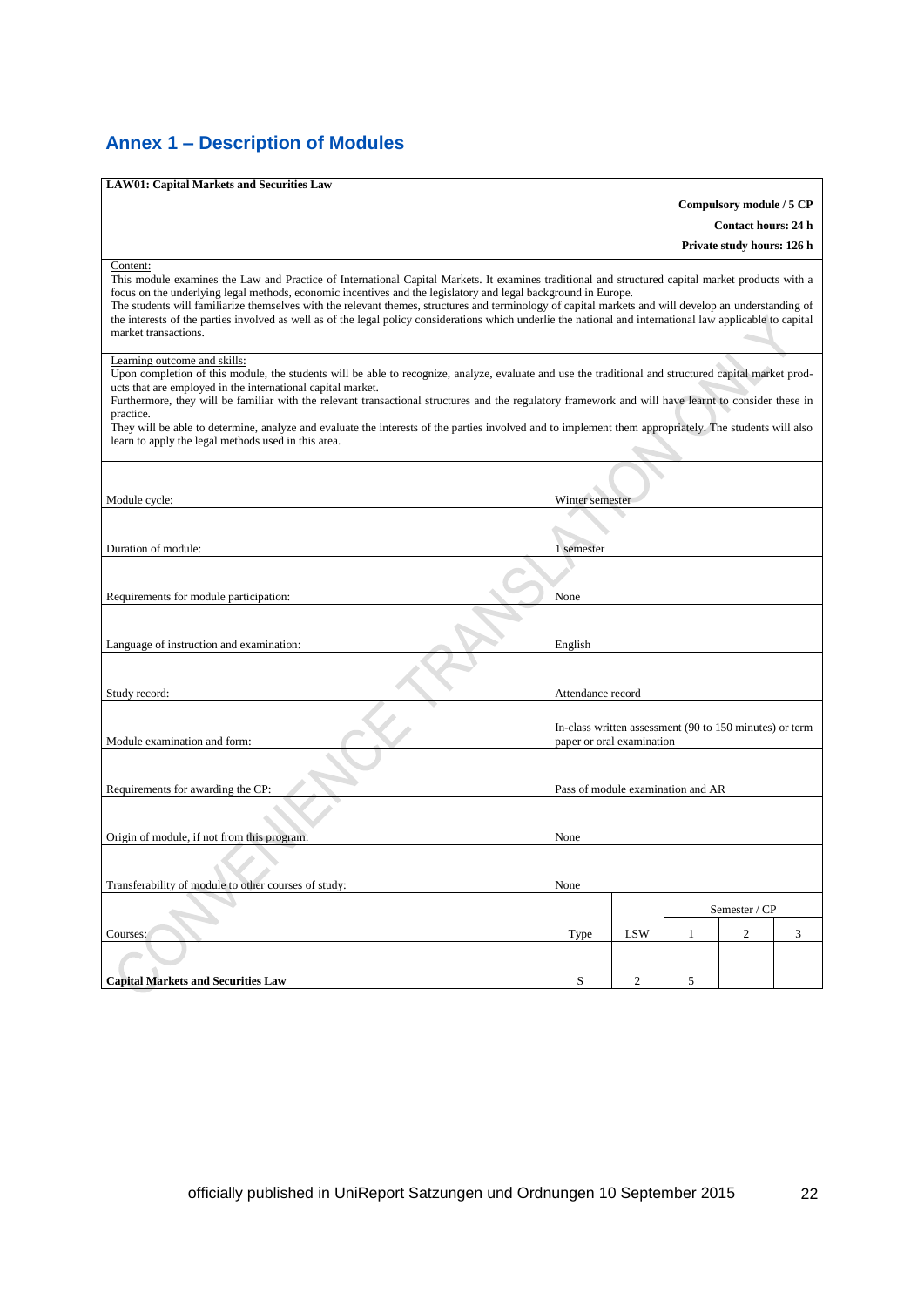### **LAW02: Drafting of Contracts**

**Compulsory module / 5 CP**

**Contact hours: 24 h Private study hours:126 h**

#### Content:

This module will familiarize students with the basic techniques of contract drafting. Particular focus is put on the actual moment of agreement and on how to control the process, so that even students without prior legal knowledge will become familiar with the techniques of reaching agreement. Furthermore, the students will learn about typical contract contents, possible alternatives, negotiating techniques and, in particular, how to word contracts quickly and in precise, easily understandable language. The module uses examples from contracts commonly used in equity investment and in corporate acquisitions since these are types of contracts that the students will come across in their professional practice. The topics of this module include specific clauses used in international contracts, such as clauses regarding choice of law and choice of forum. Furthermore, students will learn about prerequisites for investments and other formal requirements in diverse jurisdictions that may play a crucial part in contract negotiations. The students are required to participate actively in the drafting of contracts and to draft various proposals from various perspectives.

### Learning outcome and skills:

Upon completion of the module, the students will be able to distill, analyze and compile the conditions, facts and problems that are relevant for contractual arrangement; to identify solutions; and to evaluate the results and use them draw up clear and structured agreements. Law students typically face a specific challenge in the course of their education – they learn to assess and classify situations in an abstract and generalizing way and then have to apply this to the design of rules and stipulations (not just to subsumption or application of the law). This module helps students to overcome this obstacle, and upon completion they will be able to actively participate in the drafting of contracts, including complex international agreements.

The students will be able to participate actively in the drafting of contracts, especially in an international context, immediately after completing this module. A particular emphasis is placed on developing the skills and abilities necessary to design transaction correctly even in cases where the underlying law is foreign or unknown or where several jurisdictions are involved and it is not possible to comprehend all of them in depth. Furthermore, the students are enabled to take a leading part in the drafting of contracts, to overcome contractual obstacles (aided by experts) and to conclude contracts efficiently.

| Module cycle:                                        | Winter semester                                                        |                                   |   |                |   |
|------------------------------------------------------|------------------------------------------------------------------------|-----------------------------------|---|----------------|---|
|                                                      |                                                                        |                                   |   |                |   |
| Duration of module:                                  | 1 semester                                                             |                                   |   |                |   |
| Requirements for module participation:               | None                                                                   |                                   |   |                |   |
|                                                      |                                                                        |                                   |   |                |   |
| Language of instruction and examination:             | English                                                                |                                   |   |                |   |
|                                                      |                                                                        |                                   |   |                |   |
| Study record:                                        | Attendance record                                                      |                                   |   |                |   |
| Module examination and form:                         | In-class written assessment (90 to 150 minutes) or<br>oral examination |                                   |   |                |   |
| Requirements for awarding the CP:                    |                                                                        | Pass of module examination and AR |   |                |   |
| Origin of module, if not from this program:          | None                                                                   |                                   |   |                |   |
| Transferability of module to other courses of study: | None                                                                   |                                   |   |                |   |
|                                                      | Semester / CP                                                          |                                   |   |                |   |
| Courses:                                             | Type                                                                   | <b>LSW</b>                        | 1 | $\overline{2}$ | 3 |
|                                                      |                                                                        |                                   |   |                |   |
| <b>Drafting of Contracts</b>                         | S                                                                      | $\overline{c}$                    | 5 |                |   |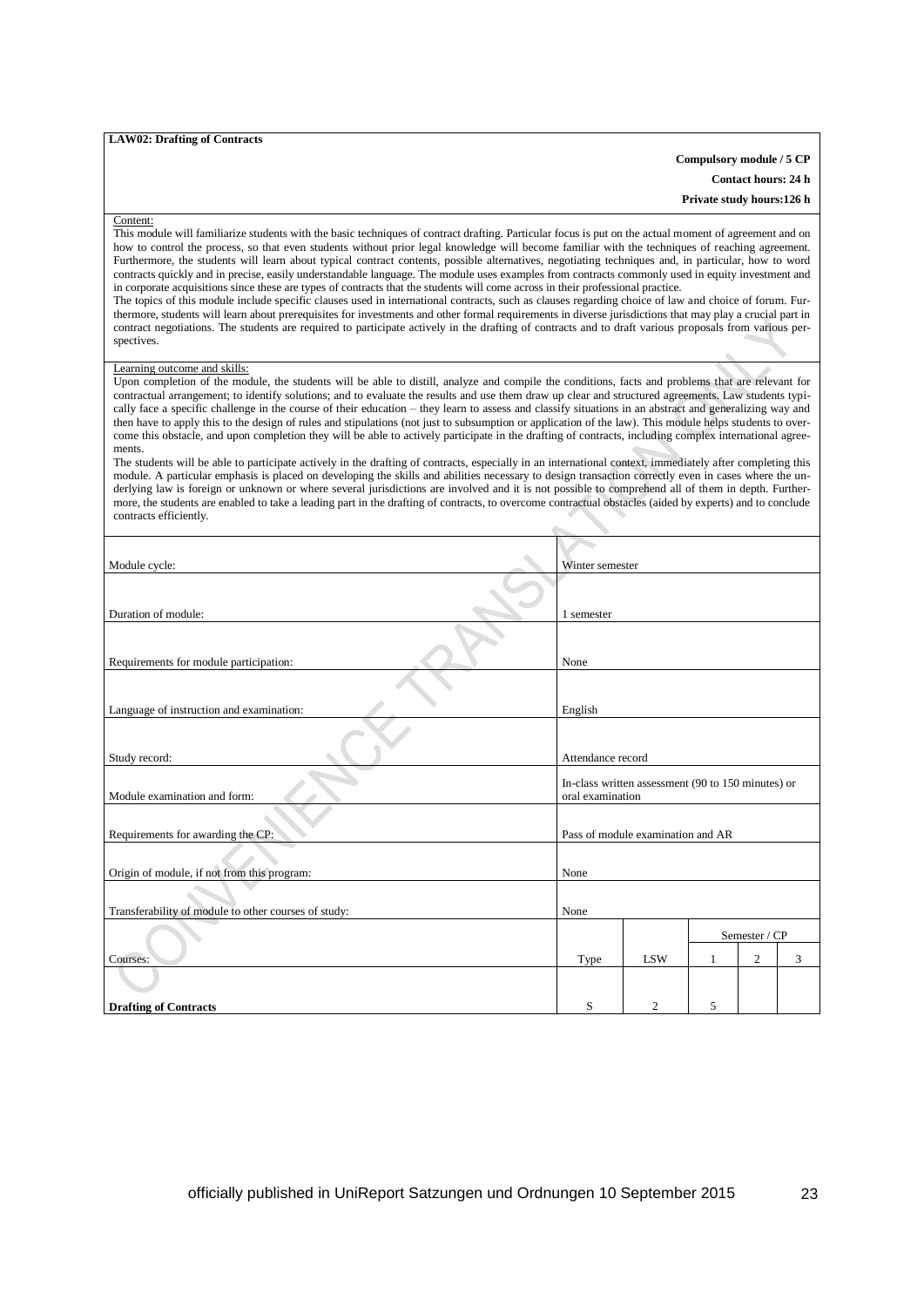### **LAW03: Law of Commercial Banking**

### **Compulsory module / 5 CP**

**Contact hours: 24 h**

**Private study hours: 126 h**

### Content:

This module will focus on the following legal questions: the distinction between commercial banking and investment banking, the all-purpose bank, and other concepts. The legal relationship between a bank and its customers, KYC (know your customer) and the battle against money laundering. General terms and conditions, loan agreements ranging from very basic forms to the documentation of Euro credits compliant with the standards of the Loan Market Association (LMA). The function of collaterals and their relevance for the issuing of loans, types of collateral. Problems regarding payment systems (target 2) and payment methods. The macroeconomic tasks of lending institutions and microeconomic as well as legal aspects of standardizing transactions, trends in banking supervision (towards a supervision of financial services in general), risk management, the consequences of Basel II and Basel III, with changes to equity requirements, on banking business. A certain overlap with other modules is intentional. Repeating parts of the basic knowledge of commercial banking in different contexts deepens such understanding.

### Learning outcome and skills:

Upon completion of the module, the students will have acquired in-depth knowledge of the law of commercial banking.

They will be able to typify real-life scenarios in a banking law context and to evaluate them, and they will be capable of solving banking law cases of medium complexity.

Moreover, the students will have gained a clear understanding of the tasks of private banks and will have developed an appreciation of the problems arising in connection with: standardization needs; the basic legal forms of loans and collaterals; the necessity of a risk management system; and the regulatory considerations related to this.

The students will also be able to distinguish commercial banking from investment banking, and to compare the all-purpose bank with other concepts and to distinguish amongst these.

| Module cycle:                                        | Winter semester                                                                                       |                |   |                |   |
|------------------------------------------------------|-------------------------------------------------------------------------------------------------------|----------------|---|----------------|---|
| Duration of module:                                  | 1 semester                                                                                            |                |   |                |   |
| Requirements for module participation:               | None                                                                                                  |                |   |                |   |
| Language of instruction and examination:             | English                                                                                               |                |   |                |   |
| Study record:                                        | Course work – presentation or topical discourse (25%)<br>of final module grade) and attendance record |                |   |                |   |
| Module examination and form:                         | In-class written assessment (90 to 150 minutes) or<br>oral examination (75% of final module grade)    |                |   |                |   |
| Requirements for awarding the CP:                    | Pass of module examination, AR and PR                                                                 |                |   |                |   |
|                                                      |                                                                                                       |                |   |                |   |
| Origin of module, if not from this program:          | None                                                                                                  |                |   |                |   |
| Transferability of module to other courses of study: | None                                                                                                  |                |   |                |   |
|                                                      | Semester / CP                                                                                         |                |   |                |   |
| Courses:                                             | Type                                                                                                  | <b>LSW</b>     | 1 | $\overline{c}$ | 3 |
| <b>Law of Commercial Banking</b>                     | S                                                                                                     | $\overline{c}$ | 5 |                |   |
|                                                      |                                                                                                       |                |   |                |   |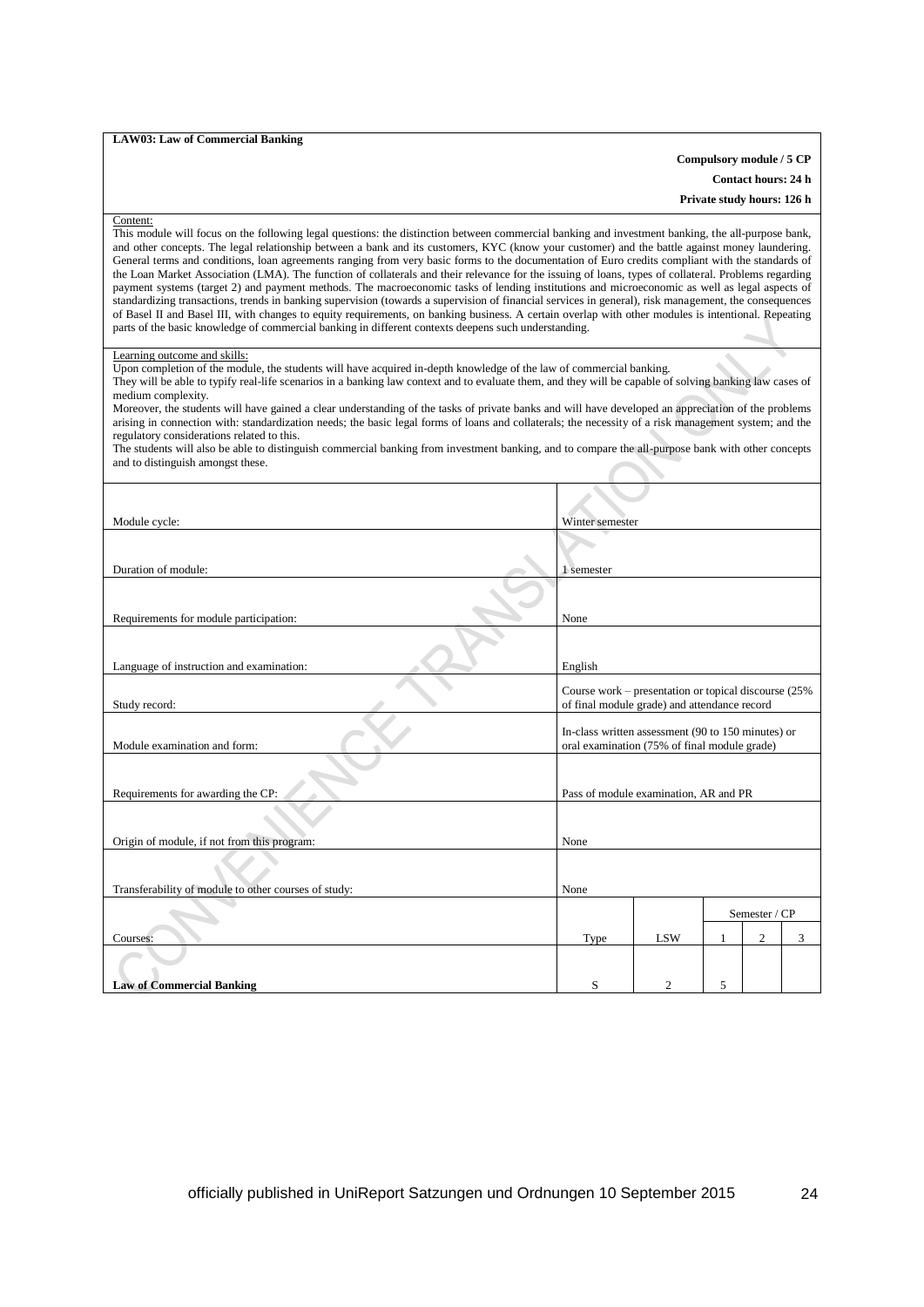### **LAW04: Law of Corporate Finance**

## **Compulsory module / 5 CP**

**Contact hours: 24 h**

**Private study hours: 126 h**

#### Content:

This module introduces the various forms of corporate finance and the legal questions related thereto. Topics covered in this lecture are: the expenditure of equity and borrowed capital; loans and bonds; instruments used in mezzanine financing; intra-group cash management; and the use of financing instruments such as derivatives. Each topic includes a comparison of the principles and legal foundations in Germany, the UK and the United States. Select topics will be dealt with in depth on the basis of case studies.

### Learning outcome and skills:

Upon completion of the module, the students will be familiar with the functions of corporate financing and their forms in Germany, the UK and the US.

They will be able to assess the compatibility of various financing instruments with the requirements of the respective national laws governing companies and capital markets.

Moreover, by performing a comparative analysis of cases from various jurisdictions and elaborating and analysing problems, the students will have mastered the basics and the methodology of functional comparative law. They will furthermore be capable of suggesting solutions and of applying these when consulting on a case or drafting contracts.

| Module cycle:                                        |                                       | Summer semester                                                                                    |              |                |   |
|------------------------------------------------------|---------------------------------------|----------------------------------------------------------------------------------------------------|--------------|----------------|---|
| Duration of module:                                  | 1 semester                            |                                                                                                    |              |                |   |
|                                                      |                                       |                                                                                                    |              |                |   |
| Requirements for module participation:               | None                                  |                                                                                                    |              |                |   |
|                                                      |                                       |                                                                                                    |              |                |   |
| Language of instruction and examination:             | English                               |                                                                                                    |              |                |   |
| Study record:                                        |                                       | Course work – topical discourse (25% of final module<br>grade) and attendance record               |              |                |   |
| Module examination and form:                         |                                       | In-class written assessment (90 to 150 minutes) or<br>oral examination (75% of final module grade) |              |                |   |
| Requirements for awarding the CP:                    | Pass of module examination, AR and PR |                                                                                                    |              |                |   |
| Origin of module, if not from this program:          | None                                  |                                                                                                    |              |                |   |
| Transferability of module to other courses of study: | None                                  |                                                                                                    |              |                |   |
|                                                      |                                       |                                                                                                    |              |                |   |
|                                                      | Semester / CP                         |                                                                                                    |              |                |   |
| Courses:                                             | Type                                  | <b>LSW</b>                                                                                         | $\mathbf{1}$ | $\overline{2}$ | 3 |
|                                                      |                                       |                                                                                                    |              |                |   |
| <b>Law of Corporate Finance</b>                      | S                                     | 2                                                                                                  |              | 5              |   |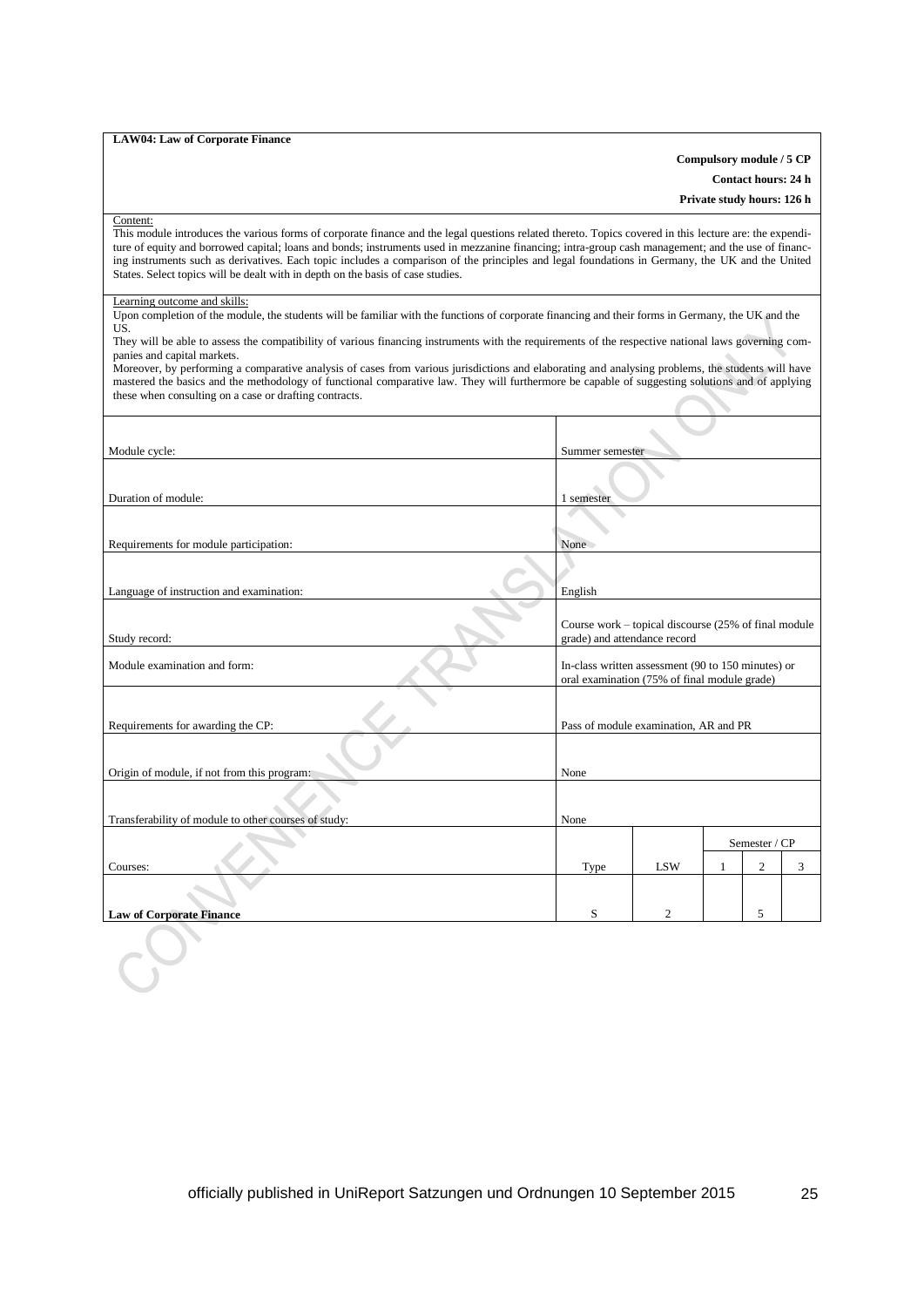### **LAW05: Law of Investment Banking**

# **Compulsory module / 5 CP**

**Contact hours: 24 h Private study hours: 126 h**

#### Content:

This module deals with all legal questions arising in connection with investment banking. Part one deals with the regulatory aspects of investment banking. Part two focuses on financing transactions with participation by investment banks. Common transaction mechanisms, legal rules and pertinent documents (contracts, company and/or capital market publication documents) will be scrutinized in detail. The focus will be on acquisitions, supply of securities (IPOs and capital increase) and certain aspects of public takeovers and mergers, with the spotlight on the perspective and interests of the investment bank as well as the measures available to the investment bank (a) to reduce its liability risk and risk to its reputation and (b) to secure its fees. The last part of the module deals with the contracts typically concluded by investment banks in the course of their activities as well as the traditional products on offer, with a special look at the bank's liability risks. The module also includes one or several practical exercises (simulated negotiations).

### Learning outcome and skills:

Upon completion of the module, the students will have acquired the legal knowledge necessary for investment bankers to perform their job. The students will be able to understand the regulatory framework for an investment bank's entrepreneurial activities and to understand the consequences of such regulations for the investment bank's operations (in particular parameters set by banking supervision law and securities supervision law). Furthermore, the students will learn how to provide a legal structure for financing transactions where investment banks are involved in a consulting and coordinating capacity; how to recognize the most important limits to such structures dictated by company law and the law of capital markets; and to discuss these with other lawyers in a competent manner.

Finally, the students will be enabled to apply the most important parameters for the design of contracts, capital market documents and products, in particular with regard to reducing liability risks.

| Module cycle:                                        | Summer semester                                                                                                                    |                                                                                                     |   |                |   |
|------------------------------------------------------|------------------------------------------------------------------------------------------------------------------------------------|-----------------------------------------------------------------------------------------------------|---|----------------|---|
| Duration of module:                                  | 1 semester                                                                                                                         |                                                                                                     |   |                |   |
| Requirements for module participation:               | None                                                                                                                               |                                                                                                     |   |                |   |
| Language of instruction and examination:             | English                                                                                                                            |                                                                                                     |   |                |   |
| Study record:                                        | Course work – exercises or presentation or term<br>paper or topical discourse (25% of final module<br>grade) and attendance record |                                                                                                     |   |                |   |
| Module examination and form:                         |                                                                                                                                    | In-class written assessment (120 to 180 minutes) or<br>oral examination (75% of final module grade) |   |                |   |
| Requirements for awarding the CP:                    |                                                                                                                                    | Pass of module examination, AR and PR                                                               |   |                |   |
| Origin of module, if not from this program:          | None                                                                                                                               |                                                                                                     |   |                |   |
| Transferability of module to other courses of study: | None                                                                                                                               |                                                                                                     |   |                |   |
|                                                      | Semester / CP                                                                                                                      |                                                                                                     |   |                |   |
| Courses:                                             | Type                                                                                                                               | LSW                                                                                                 | 1 | $\overline{2}$ | 3 |
| <b>Law of Investment Banking</b>                     | S                                                                                                                                  | 2                                                                                                   |   | 5              |   |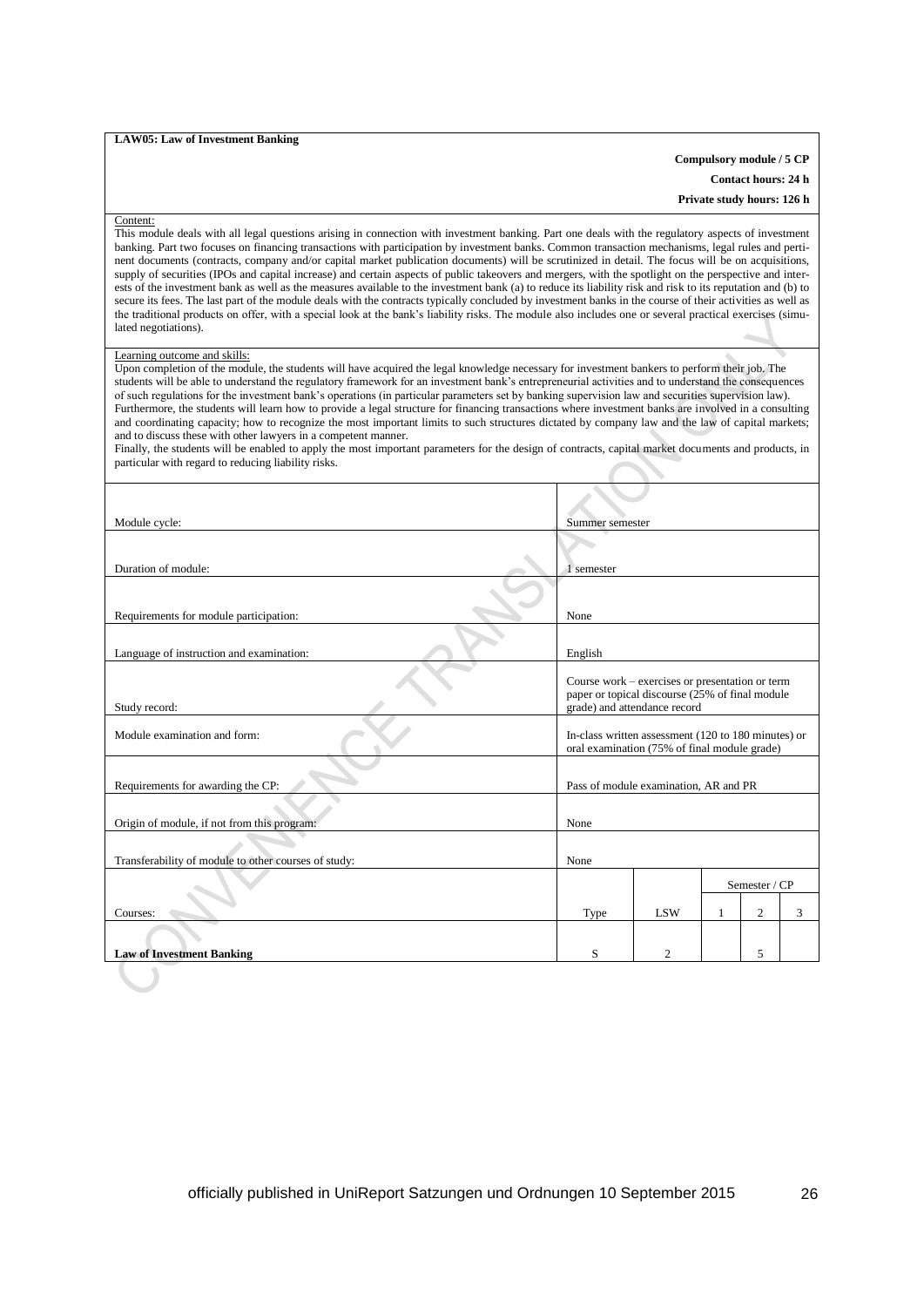### **LAW07: Law of Project and Acquisition Finance**

# **Compulsory module / 5 CP Contact hours: 24 h Private study hours: 126 h**

### Content:

Project finance refers to the method of financing certain investment projects, domestic or abroad, where borrowed capital debt is serviced primarily from the project's profits and the lending bank's recourse is limited to the active assets of the project (limited recourse). Project finance frequently takes the form of an off-balance-sheet financing arrangement and is used in large infrastructure projects such as motorways, bridges, power stations and mobile communications networks, but also in the areas of raw material production and energy, in particular renewable energy (on-shore and offshore windfarms). The banks providing the borrowed capital are lending institutions operating at international level, and frequently there is participation by multilateral institutes such as the IFC, the EIB or the EBRD, and by national export credit insurers such as COFACE, SACE or Euler Hermes. The transactions are often transboundary and create complex challenges under contract law or company law. Typically, characteristic features of project finance include a high level of indebtedness and complex issues of risk allocation among the companies participating in the project. The module is designed to convey an in-depth understanding of the structure of such transactions and of the economic considerations that influence the structure of such financing.

Acquisition finance, particularly in the form of leveraged financing of private equity transactions, is currently one of the most important areas within the credit business of finance institutions, funds and other institutional investors. This module provides students with knowledge of the structures of these acquisitions, which usually are very complex; of the corresponding credit and other financing tranches, which are employed in parallel, and of the special features of such tranches; and of funding sources. The module also considers the different risk profiles of the available financial resources and their requirements as well as the typical challenges and potential solutions for the transnational legal issues that must be taken into consideration when acquiring an international group of companies. Furthermore, the module will investigate the structures of national and international company law and the collateralisation of loan and bond creditors through security rights as well as structural concepts. This module consists of two related but diverse elements, the law of project finance and the law of acquisition finance.

### Learning outcome and skills:

Upon completion of the module, the students will be familiar with the structure of this type of financing; the basics of re-financing; collateralisation; loan agreements; project agreements; derivatives and risk allocation mechanism; they will have learnt about the financing techniques and acquisition structures that are applied in acquisition financing; and they will be familiar with the core problems (legal and regarding financing) and potential solutions in national and transnational contexts.

| Module cycle:                                        | Summer semester                                                                                                                                                    |                |   |              |   |
|------------------------------------------------------|--------------------------------------------------------------------------------------------------------------------------------------------------------------------|----------------|---|--------------|---|
| Duration of module:                                  | 1 semester                                                                                                                                                         |                |   |              |   |
| Requirements for module participation                | None                                                                                                                                                               |                |   |              |   |
| Language of instruction and examination:             | English                                                                                                                                                            |                |   |              |   |
| Study record:                                        | Attendance record                                                                                                                                                  |                |   |              |   |
| Module examination and form:                         | Cumulative module assessment: 2 in-class written<br>assessments (part 1 and part 2) (90 to 150 minutes)<br>or oral examinations, each 50% of final module<br>grade |                |   |              |   |
| Requirements for awarding the CP:                    | Pass of module section examinations, AR and PR                                                                                                                     |                |   |              |   |
| Origin of module, if not from this program:          | None                                                                                                                                                               |                |   |              |   |
| Transferability of module to other courses of study: | None                                                                                                                                                               |                |   |              |   |
|                                                      | Semester / CP                                                                                                                                                      |                |   |              |   |
| Courses:                                             | Type                                                                                                                                                               | <b>LSW</b>     | 1 | $\mathbf{2}$ | 3 |
|                                                      |                                                                                                                                                                    |                |   |              |   |
| Part 1: Law of Project and Acquisition Finance       | S                                                                                                                                                                  | $\overline{c}$ |   | 5            |   |

They will be able to apply these techniques in practice and to develop solutions.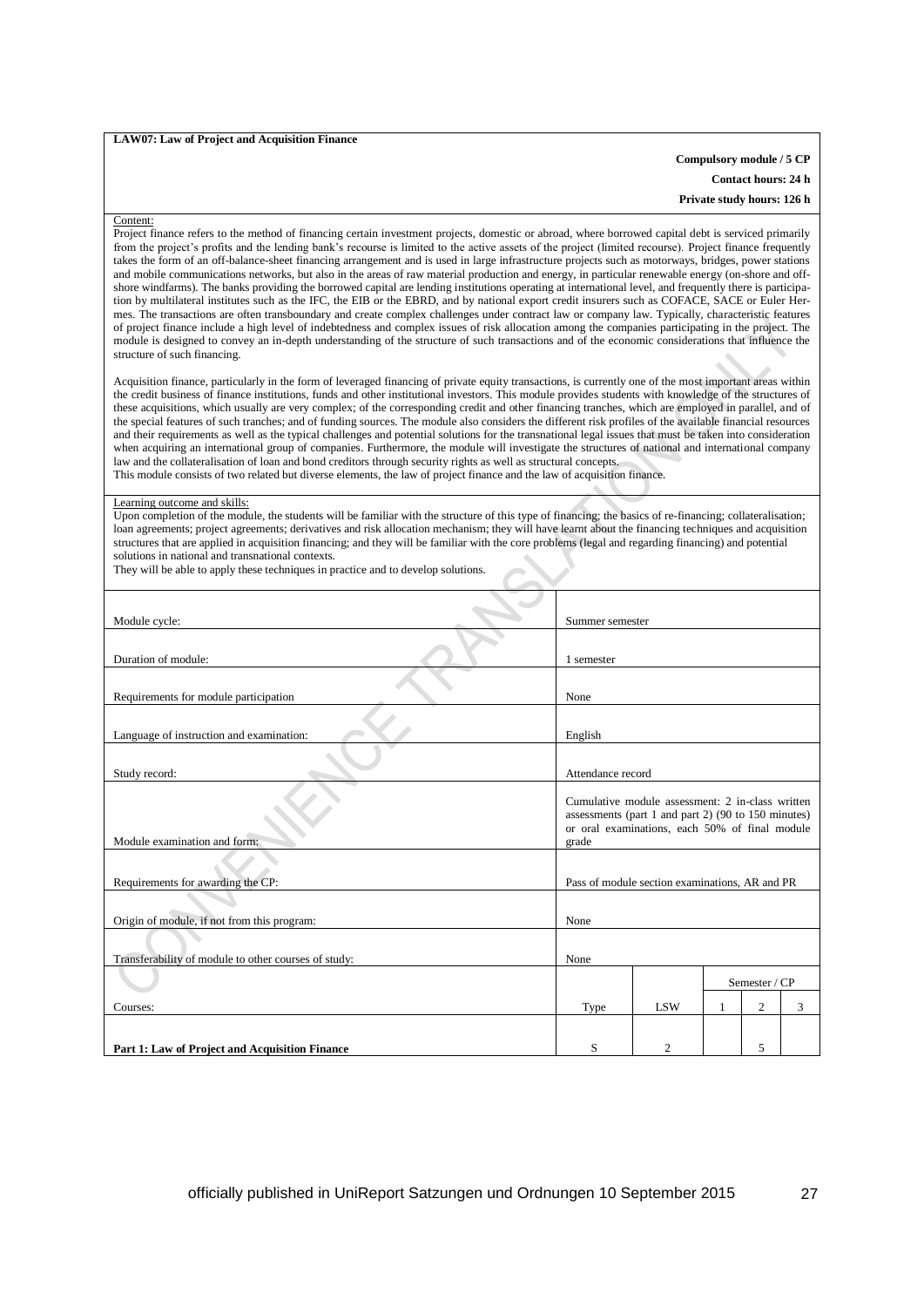### **LAW07: Nuts and Bolts of M&A**

## **Compulsory module / 5 CP**

**Contact hours: 24 h Private study hours: 126 h**

### Content:

This module deals with the law governing company takeovers. It covers the M&A process and focuses on privately negotiated transactions. The student are led through the process step by step, including the motivation of buyer and seller, pre-contracts (confidentiality agreement, letter of intent), the due diligence process (relating to documents, finances, management, and with specific reference e.g. to environmental law, copyright law, tax law, tort law and cartel law), the choice of transaction form (share purchase or acquisition of fixed assets) and the respective reasons. Several seminars will be dedicated to drafting and negotiating the finals sales agreements, taking a look at both buyer's and seller's perspectives. The module will also introduce the students to issues that may arise in between signature of contracts and the execution of a transaction, and issues relating to the subsequent integration. It will furthermore investigate specific question arising in the case of minority interests and joint ventures.

## Learning outcome and skills:

Upon completion of the module, the students will have acquired the skills necessary to conceptualize, execute and independently develop an M&A process including due diligence.

| The students will also gain an understanding of the agreements typically concluded in the course of this process. Furthermore, they will have gained<br>a thorough understanding of the issues that may arise in the course of various forms of privately negotiated takeovers, and they can apply their newly<br>acquired skills and knowledge to the case at hand. |                                                                                       |                |  |   |   |
|----------------------------------------------------------------------------------------------------------------------------------------------------------------------------------------------------------------------------------------------------------------------------------------------------------------------------------------------------------------------|---------------------------------------------------------------------------------------|----------------|--|---|---|
| Module cycle:                                                                                                                                                                                                                                                                                                                                                        | Summer semester                                                                       |                |  |   |   |
| Duration of module:                                                                                                                                                                                                                                                                                                                                                  | 1 semester                                                                            |                |  |   |   |
| Requirements for module participation:                                                                                                                                                                                                                                                                                                                               |                                                                                       |                |  |   |   |
|                                                                                                                                                                                                                                                                                                                                                                      | None                                                                                  |                |  |   |   |
| Language of instruction and examination:                                                                                                                                                                                                                                                                                                                             | English                                                                               |                |  |   |   |
| Study record:                                                                                                                                                                                                                                                                                                                                                        | Attendance record                                                                     |                |  |   |   |
| Module examination and form:                                                                                                                                                                                                                                                                                                                                         | In-class written assessment (120 to 180 minutes) or<br>term paper or oral examination |                |  |   |   |
| Requirements for awarding the CP:                                                                                                                                                                                                                                                                                                                                    | Pass of module examination and AR                                                     |                |  |   |   |
|                                                                                                                                                                                                                                                                                                                                                                      |                                                                                       |                |  |   |   |
| Origin of module, if not from this program:                                                                                                                                                                                                                                                                                                                          | None                                                                                  |                |  |   |   |
| Transferability of module to other courses of study:                                                                                                                                                                                                                                                                                                                 | None                                                                                  |                |  |   |   |
|                                                                                                                                                                                                                                                                                                                                                                      | Semester / CP                                                                         |                |  |   |   |
| Courses:                                                                                                                                                                                                                                                                                                                                                             | $\overline{c}$<br><b>LSW</b><br>Type                                                  |                |  |   | 3 |
|                                                                                                                                                                                                                                                                                                                                                                      |                                                                                       |                |  |   |   |
| <b>Nuts and Bolts of M&amp;A</b>                                                                                                                                                                                                                                                                                                                                     | S                                                                                     | $\overline{2}$ |  | 5 |   |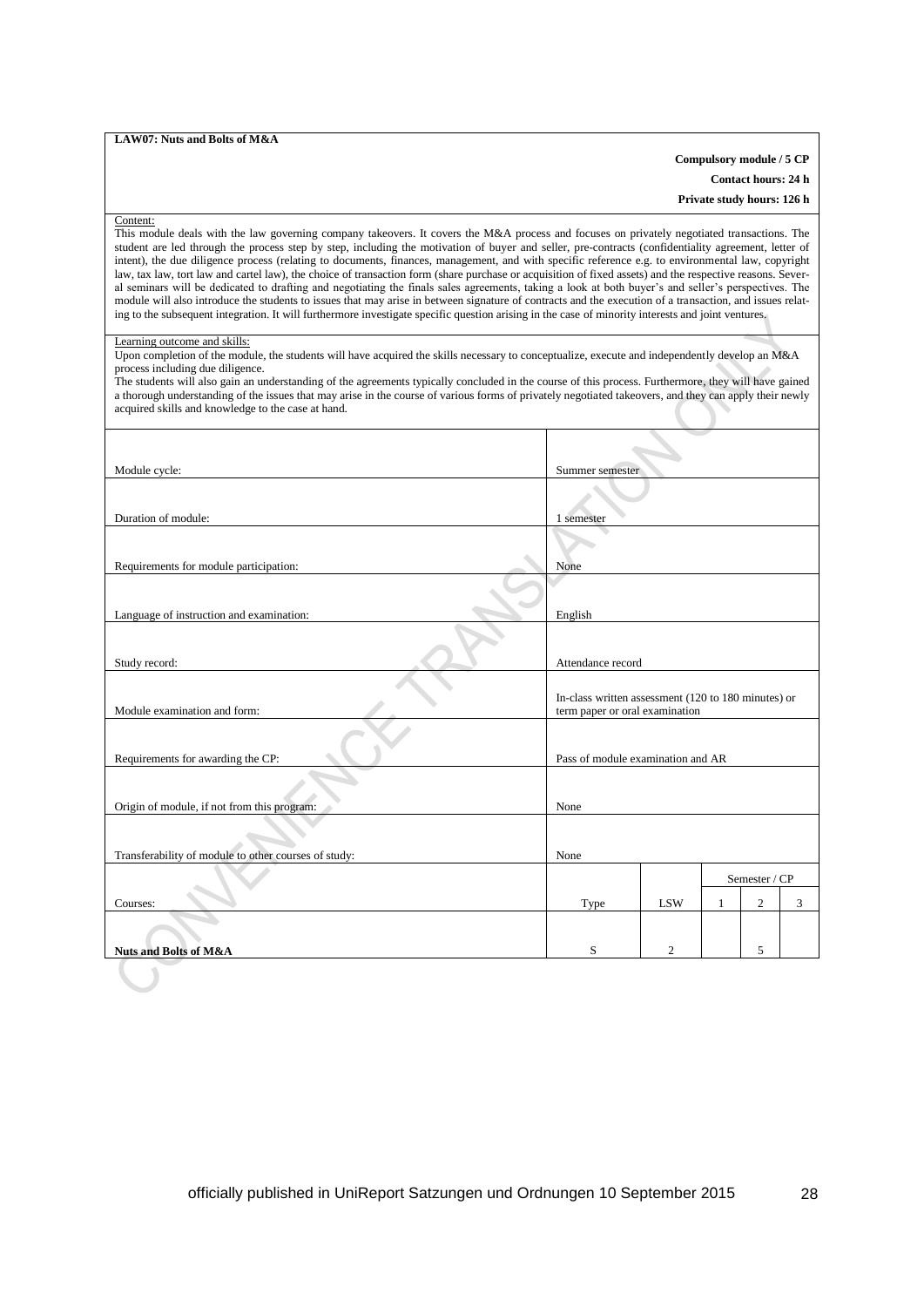### **LAW08: Regulation of Financial Instruments**

## **Compulsory module / 5 CP**

**Contact hours: 24 h**

**Private study hours: 126 h**

#### Content:

This module deals with the regulation of financial instruments against the backdrop of the recent global financial crisis. It focuses on the rules for the public offering of, and trading in, bonds and derivatives. It also deals with stock exchanges and special types of securities (e.g. debentures and investment funds). The legal regulations are examined by looking at EU law and its implementation in member states. Furthermore, some very important rules of US-American law will be investigated and compared to European regulations.

## Learning outcome and skills:

Upon completion of this module, the students will be familiar with the principles of modern regulation of financial instruments and will be able to identify and evaluate their weaknesses.

Moreover, they will have acquired the skills necessary to identify, analyze and evaluate the circumstances and facts that are relevant for contractual agreements.

Such skills are developed by means of illustrative examples taken from real-life consultancy practice.

The students will also be able to assess the current debate on regulation issues and to participate in this discourse in a competent manner.

|                                                      | ÷,                                                                     |                |   |                |   |
|------------------------------------------------------|------------------------------------------------------------------------|----------------|---|----------------|---|
| Module cycle:                                        | Winter semester                                                        |                |   |                |   |
| Duration of module:                                  | 1 semester                                                             |                |   |                |   |
| Requirements for module participation:               | None                                                                   |                |   |                |   |
| Language of instruction and examination:             | English                                                                |                |   |                |   |
|                                                      |                                                                        |                |   |                |   |
| Study record:                                        | Attendance record                                                      |                |   |                |   |
| Module examination and form:                         | In-class written assessment (90 to 150 minutes) or<br>oral examination |                |   |                |   |
| Requirements for awarding the CP:                    | Pass of module examination and AR                                      |                |   |                |   |
| Origin of module, if not from this program:          | None                                                                   |                |   |                |   |
| Transferability of module to other courses of study: | None                                                                   |                |   |                |   |
|                                                      | Semester / CP                                                          |                |   |                |   |
|                                                      |                                                                        |                |   |                |   |
| Courses:                                             | Type                                                                   | <b>LSW</b>     | 1 | $\mathfrak{2}$ | 3 |
|                                                      |                                                                        |                |   |                |   |
| <b>Regulation of Financial Instruments</b>           | S                                                                      | $\overline{c}$ | 5 |                |   |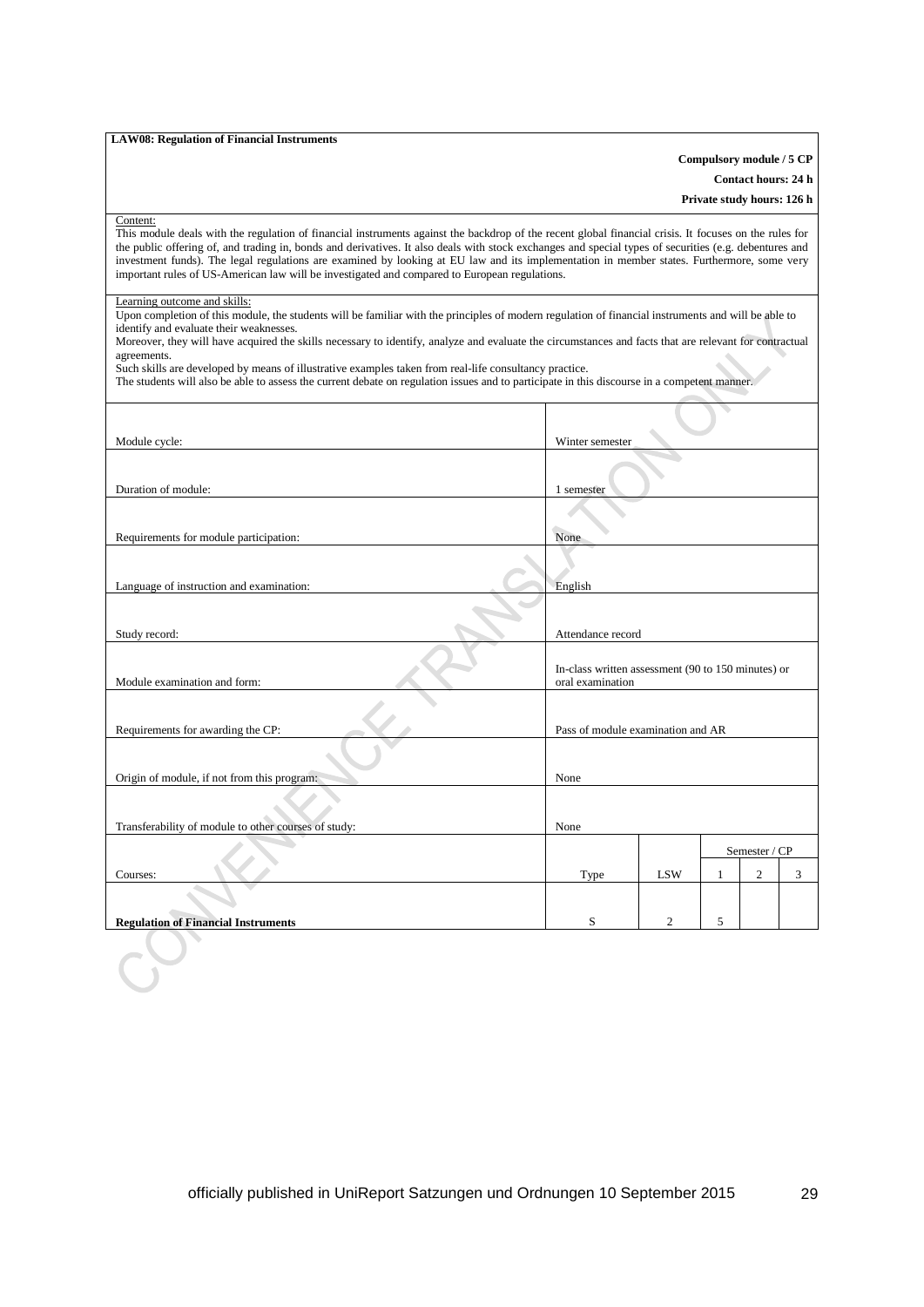### **BUS01 Financial Markets and Institutions**

**Compulsory module / 5 CP Contact hours: 24 h**

**Private study hours: 126 h**

### Content:

The module conveys in-depth knowledge of modern financial institutions and financial markets and the value creation these perform for various stakeholders.

Focal aspects covered are: value creation and assessment thereof; financial analysis of financial intermediaries; recognition and control of market risks and credit risks; the economic efficiency of intermediaries acting in equity, borrowed capital and derivatives markets; financial innovations; and key issues of financial regulation.

#### Learning outcome and skills:

Upon completion of the module, the students will have gained an in-depth understanding of the functionality of modern financial institutions and markets and will be able to assess how these contribute to value creation. They will possess detailed knowledge of financial markets and various financial products and will be able to evaluate these in the context of economic aspects and while considering risk factors. Moreover, the students will be able to analyze financial intermediaries, to recognize and control credit risks, to evaluate the economic efficiency of financial intermediaries, and to use the results of these considerations when making decisions.

| Module cycle:                                                    | Summer semester                                                                                                      |            |   |                |   |
|------------------------------------------------------------------|----------------------------------------------------------------------------------------------------------------------|------------|---|----------------|---|
| Duration of module:                                              | 1 semester                                                                                                           |            |   |                |   |
| Requirements for module participation:                           | None                                                                                                                 |            |   |                |   |
| Language of instruction and examination:                         | English                                                                                                              |            |   |                |   |
| Study record:                                                    | Course work – presentation or topical discourse or<br>exercises (25% of final module grade) and attendance<br>record |            |   |                |   |
| Module examination and form:                                     | In-class written assessment (90 to 150 minutes) or<br>oral examination (75% of final module grade)                   |            |   |                |   |
| Requirements for awarding the CP:                                | Pass of module examination, PR and AR                                                                                |            |   |                |   |
| Origin of module, if not from this program:                      | None                                                                                                                 |            |   |                |   |
| Transferability of module to other courses of study:             | None                                                                                                                 |            |   |                |   |
|                                                                  | Semester / CP                                                                                                        |            |   |                |   |
| Courses:                                                         | Type                                                                                                                 | <b>LSW</b> |   | $\overline{2}$ | 3 |
|                                                                  |                                                                                                                      |            |   |                |   |
| <b>Financial Markets and Institutions</b><br>S<br>$\overline{2}$ |                                                                                                                      |            | 5 |                |   |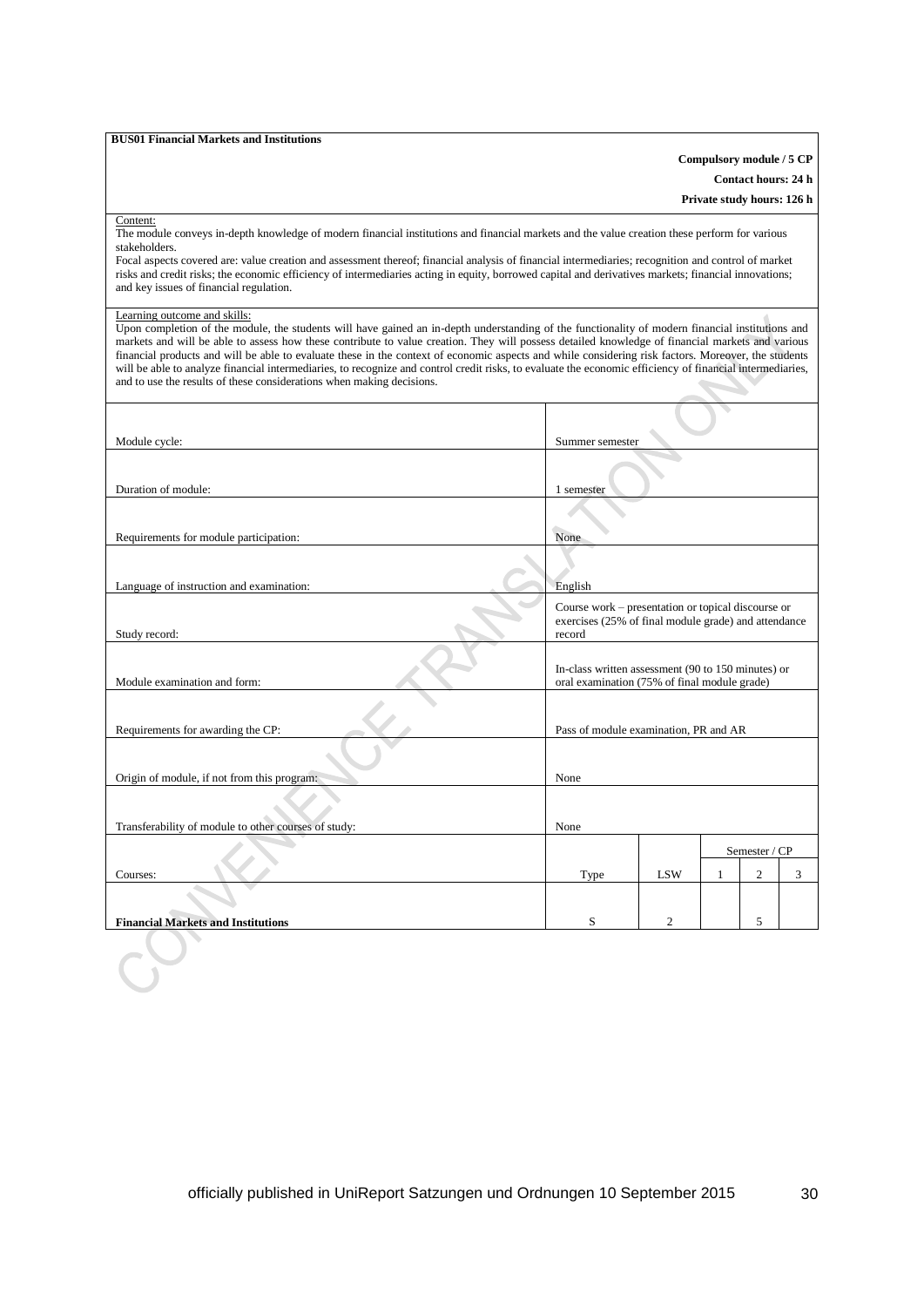| <b>BUS02: Fundamentals of Finance</b>                                                                                                                                                                                                                                                                                                                                                                                                                                                                                                                                                                                                                                                                                                                                                                                                                                                                   |                                                                                                                                 |                |   |                            |   |
|---------------------------------------------------------------------------------------------------------------------------------------------------------------------------------------------------------------------------------------------------------------------------------------------------------------------------------------------------------------------------------------------------------------------------------------------------------------------------------------------------------------------------------------------------------------------------------------------------------------------------------------------------------------------------------------------------------------------------------------------------------------------------------------------------------------------------------------------------------------------------------------------------------|---------------------------------------------------------------------------------------------------------------------------------|----------------|---|----------------------------|---|
|                                                                                                                                                                                                                                                                                                                                                                                                                                                                                                                                                                                                                                                                                                                                                                                                                                                                                                         |                                                                                                                                 |                |   | Compulsory module / 5 CP   |   |
|                                                                                                                                                                                                                                                                                                                                                                                                                                                                                                                                                                                                                                                                                                                                                                                                                                                                                                         |                                                                                                                                 |                |   | <b>Contact hours: 24 h</b> |   |
|                                                                                                                                                                                                                                                                                                                                                                                                                                                                                                                                                                                                                                                                                                                                                                                                                                                                                                         |                                                                                                                                 |                |   | Private study hours: 126 h |   |
| Content:<br>This module looks at the basics and the main challenges of corporate finance, with a central focus on decisions of stock corporations regarding<br>investing and financing under certainty and under uncertainty.<br>The first part of the module deals with and compares the two most important and most commonly used method of evaluating investments<br>The second part deals with the question of the costs of equity financing, and asks whether there is such a thing as an optimal capital structure.<br>Part 3, building on the theory of Portfolio Selection will look at the evaluation of various uncertain investments in the framework of the so-called<br>Capital Asset Pricing Mode.<br>Finally, the module teaches the basic concepts of Finance Theory in a world where those involved in any financial relationship have access to dif-<br>ferent levels of information. |                                                                                                                                 |                |   |                            |   |
| Learning outcome and skills:<br>Upon completion of the module, the students will have acquired knowledge of the characteristics of fundamental financial products.<br>The students learn to understand and execute the Capital Asset Pricing Mode.<br>They will thus know how to categorize and analyze various financial products as well as investment and financing projects, both under certainty and<br>under uncertainty, and to evaluate them and to gauge financing risks.                                                                                                                                                                                                                                                                                                                                                                                                                      |                                                                                                                                 |                |   |                            |   |
| Module cycle:                                                                                                                                                                                                                                                                                                                                                                                                                                                                                                                                                                                                                                                                                                                                                                                                                                                                                           | Winter semester                                                                                                                 |                |   |                            |   |
|                                                                                                                                                                                                                                                                                                                                                                                                                                                                                                                                                                                                                                                                                                                                                                                                                                                                                                         |                                                                                                                                 |                |   |                            |   |
|                                                                                                                                                                                                                                                                                                                                                                                                                                                                                                                                                                                                                                                                                                                                                                                                                                                                                                         |                                                                                                                                 |                |   |                            |   |
| Duration of module:                                                                                                                                                                                                                                                                                                                                                                                                                                                                                                                                                                                                                                                                                                                                                                                                                                                                                     | 1 semester                                                                                                                      |                |   |                            |   |
|                                                                                                                                                                                                                                                                                                                                                                                                                                                                                                                                                                                                                                                                                                                                                                                                                                                                                                         |                                                                                                                                 |                |   |                            |   |
| Requirements for module participation:                                                                                                                                                                                                                                                                                                                                                                                                                                                                                                                                                                                                                                                                                                                                                                                                                                                                  | None                                                                                                                            |                |   |                            |   |
|                                                                                                                                                                                                                                                                                                                                                                                                                                                                                                                                                                                                                                                                                                                                                                                                                                                                                                         |                                                                                                                                 |                |   |                            |   |
| Language of instruction and examination:                                                                                                                                                                                                                                                                                                                                                                                                                                                                                                                                                                                                                                                                                                                                                                                                                                                                | English                                                                                                                         |                |   |                            |   |
| Study record:                                                                                                                                                                                                                                                                                                                                                                                                                                                                                                                                                                                                                                                                                                                                                                                                                                                                                           | Course work – written report or term paper / exercises<br>respectively (25% of the final module grade) and<br>attendance record |                |   |                            |   |
| Module examination and form:                                                                                                                                                                                                                                                                                                                                                                                                                                                                                                                                                                                                                                                                                                                                                                                                                                                                            | In-class written assessments (90 to 150 minutes) or<br>oral examinations (75% final module grade)                               |                |   |                            |   |
| Requirements for awarding the CP:                                                                                                                                                                                                                                                                                                                                                                                                                                                                                                                                                                                                                                                                                                                                                                                                                                                                       | Pass of module examination, PR and AR                                                                                           |                |   |                            |   |
|                                                                                                                                                                                                                                                                                                                                                                                                                                                                                                                                                                                                                                                                                                                                                                                                                                                                                                         |                                                                                                                                 |                |   |                            |   |
|                                                                                                                                                                                                                                                                                                                                                                                                                                                                                                                                                                                                                                                                                                                                                                                                                                                                                                         |                                                                                                                                 |                |   |                            |   |
| Origin of module, if not from this program:                                                                                                                                                                                                                                                                                                                                                                                                                                                                                                                                                                                                                                                                                                                                                                                                                                                             | None                                                                                                                            |                |   |                            |   |
|                                                                                                                                                                                                                                                                                                                                                                                                                                                                                                                                                                                                                                                                                                                                                                                                                                                                                                         |                                                                                                                                 |                |   |                            |   |
| Transferability of module to other courses of study:                                                                                                                                                                                                                                                                                                                                                                                                                                                                                                                                                                                                                                                                                                                                                                                                                                                    | None                                                                                                                            |                |   |                            |   |
|                                                                                                                                                                                                                                                                                                                                                                                                                                                                                                                                                                                                                                                                                                                                                                                                                                                                                                         |                                                                                                                                 |                |   | Semester / CP              |   |
| Courses:                                                                                                                                                                                                                                                                                                                                                                                                                                                                                                                                                                                                                                                                                                                                                                                                                                                                                                | Type                                                                                                                            | LSW            | 1 | 2                          | 3 |
|                                                                                                                                                                                                                                                                                                                                                                                                                                                                                                                                                                                                                                                                                                                                                                                                                                                                                                         |                                                                                                                                 |                |   |                            |   |
| <b>Fundamentals of Finance</b>                                                                                                                                                                                                                                                                                                                                                                                                                                                                                                                                                                                                                                                                                                                                                                                                                                                                          | S                                                                                                                               | $\overline{c}$ | 5 |                            |   |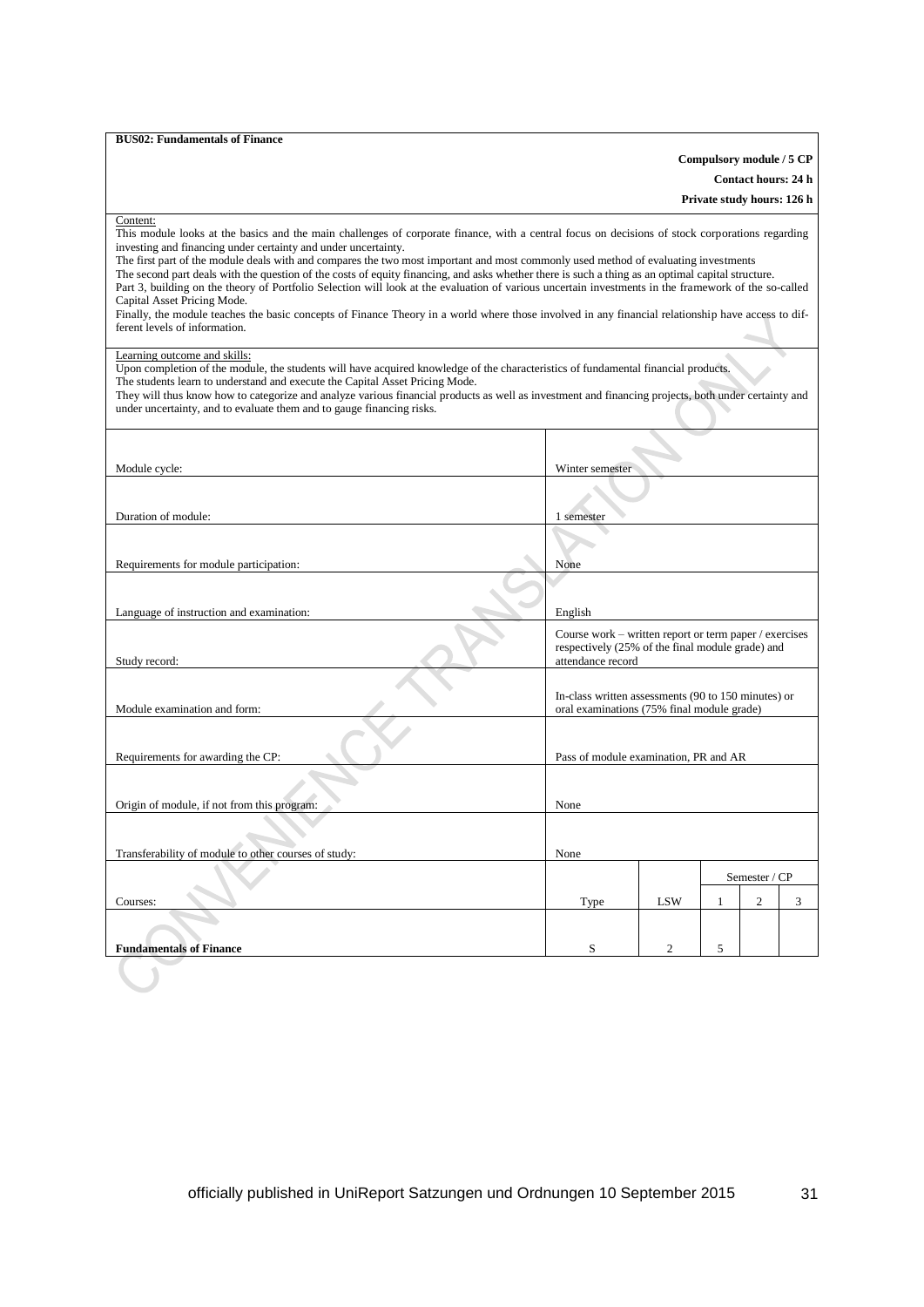### **BUS03: Global Economic Environment**

## **Compulsory module / 5 CP**

**Contact hours: 24 h**

**Private study hours: 126 h**

#### Content:

Economics describes the complexity of a global economic environment with households and companies as actors. On the one side, this environment is characterized by the forces of supply and demand, and on the other by the way political decision makers and regulatory authorities react to economic developments. This module looks at the impacts of macroeconomic production, exports and imports, exchange rates and interest rates, consumption and investments. It also investigates the significance of inflation, unemployment, monetary and fiscal policy and the influence of changes to the regulatory framework. The role of financial markets and financial institutions will be looked at separately, as will the question how political decision makers and regulatory authorities are limited in their actions by the complex global economic environment.

## Learning outcome and skills:

Upon completion of the module, the students will have gained a clear understanding of the functions of macroeconomic production, of exports and imports, of exchange rates and interest rates, consumption and investments, inflation and unemployment, and the interaction of monetary and fiscal policy. They will be able to elaborate, define and evaluate the interactions and interdependencies between these factors, and to gauge and evaluate the complexity of the global economic environment.

| Furthermore, the students will understand and be able to justify the economic necessity of regulating financial markets as well as the basic design of |  |
|--------------------------------------------------------------------------------------------------------------------------------------------------------|--|
| such regulation.                                                                                                                                       |  |

| Module cycle:                                        | Winter semester                                                                      |                |   |                |   |
|------------------------------------------------------|--------------------------------------------------------------------------------------|----------------|---|----------------|---|
|                                                      |                                                                                      |                |   |                |   |
| Duration of module:                                  | 1 semester                                                                           |                |   |                |   |
| Requirements for module participation:               | None                                                                                 |                |   |                |   |
|                                                      |                                                                                      |                |   |                |   |
| Language of instruction and examination:             | English                                                                              |                |   |                |   |
| Study record:                                        | Attendance record                                                                    |                |   |                |   |
|                                                      |                                                                                      |                |   |                |   |
| Module examination and form:                         | In-class written assessment (90 to 150 minutes) or<br>term paper or oral examination |                |   |                |   |
|                                                      |                                                                                      |                |   |                |   |
| Requirements for awarding the CP:                    | Pass of module examination and AR                                                    |                |   |                |   |
| Origin of module, if not from this program:          | None                                                                                 |                |   |                |   |
|                                                      |                                                                                      |                |   |                |   |
| Transferability of module to other courses of study: | None                                                                                 |                |   |                |   |
|                                                      | Semester / CP                                                                        |                |   |                |   |
| Courses:                                             | Type                                                                                 | <b>LSW</b>     | 1 | $\mathfrak{2}$ | 3 |
|                                                      |                                                                                      |                |   |                |   |
| <b>Global Economic Environment</b>                   | S                                                                                    | $\overline{2}$ | 5 |                |   |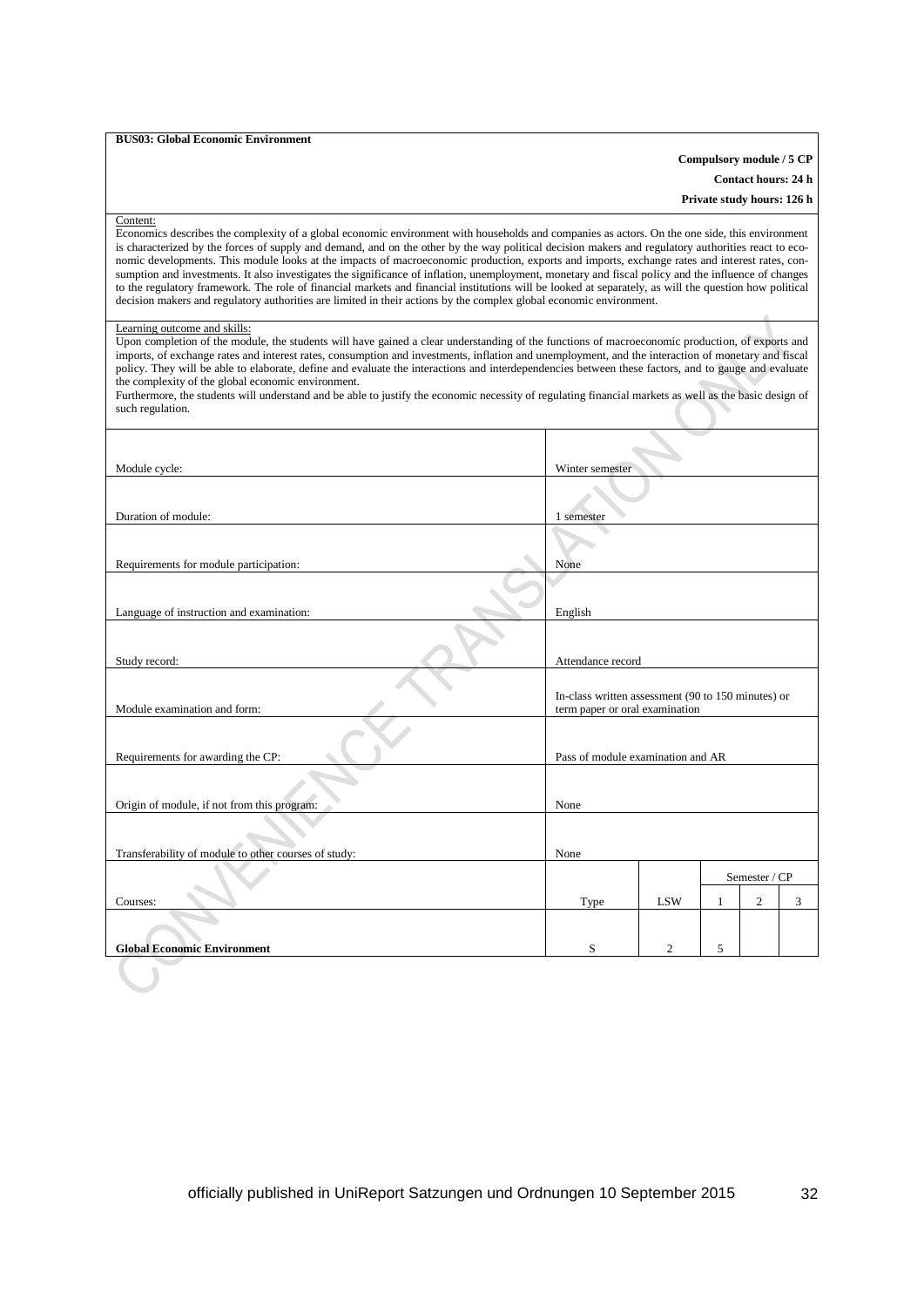### **THESIS01: Master's Thesis**

**Compulsory module / 15 CP**

### Content:

The aim of this module is to establish, by way of a Master's Thesis, whether the student is capable of independent academic work and of presenting the result of such work in an appropriate form.

The Master's Thesis is furthermore intended to show that the student is able to deliver, within a given time frame, a comprehensive, in-depth treatment of a topic pursuant to the aims of § 1 paragraph 3.

## Learning outcomes and skills:

By completing his/her Master's Thesis, the student demonstrates that s/he is able to examine and treat an academic topic following academic methods, in particular to distill relevant questions, analyze problems, evaluate suggested solutions and draw conclusions.

The thesis shows how skills acquired during the studies have been applied.

In particular, this refers to skills relating to the subject, methodology, research and development, and to the ability to present findings in an academic documentation.  $\overline{\phantom{a}}$ 

| Module cycle:                                        | Summer semester            |              |   |               |   |
|------------------------------------------------------|----------------------------|--------------|---|---------------|---|
| Duration of module:                                  | 3 months                   |              |   |               |   |
|                                                      |                            |              |   |               |   |
| Requirements for module participation:               | None                       |              |   |               |   |
| Language of instruction and examination:             | English                    |              |   |               |   |
| Record of studies:                                   | None                       |              |   |               |   |
| Module examination and form:                         | Master's thesis            |              |   |               |   |
| Requirements for awarding the CP:                    | Pass of module examination |              |   |               |   |
| Origin of module, if not from this program:          | None                       |              |   |               |   |
| Transferability of module to other courses of study: | None                       |              |   |               |   |
|                                                      | Type                       | $_{\rm LSW}$ |   | Semester / CP |   |
| Courses                                              |                            |              | 1 | $\mathbf{2}$  | 3 |
|                                                      |                            |              |   |               |   |
| <b>Master's Thesis</b>                               |                            |              |   | 15            |   |
|                                                      |                            |              |   |               |   |